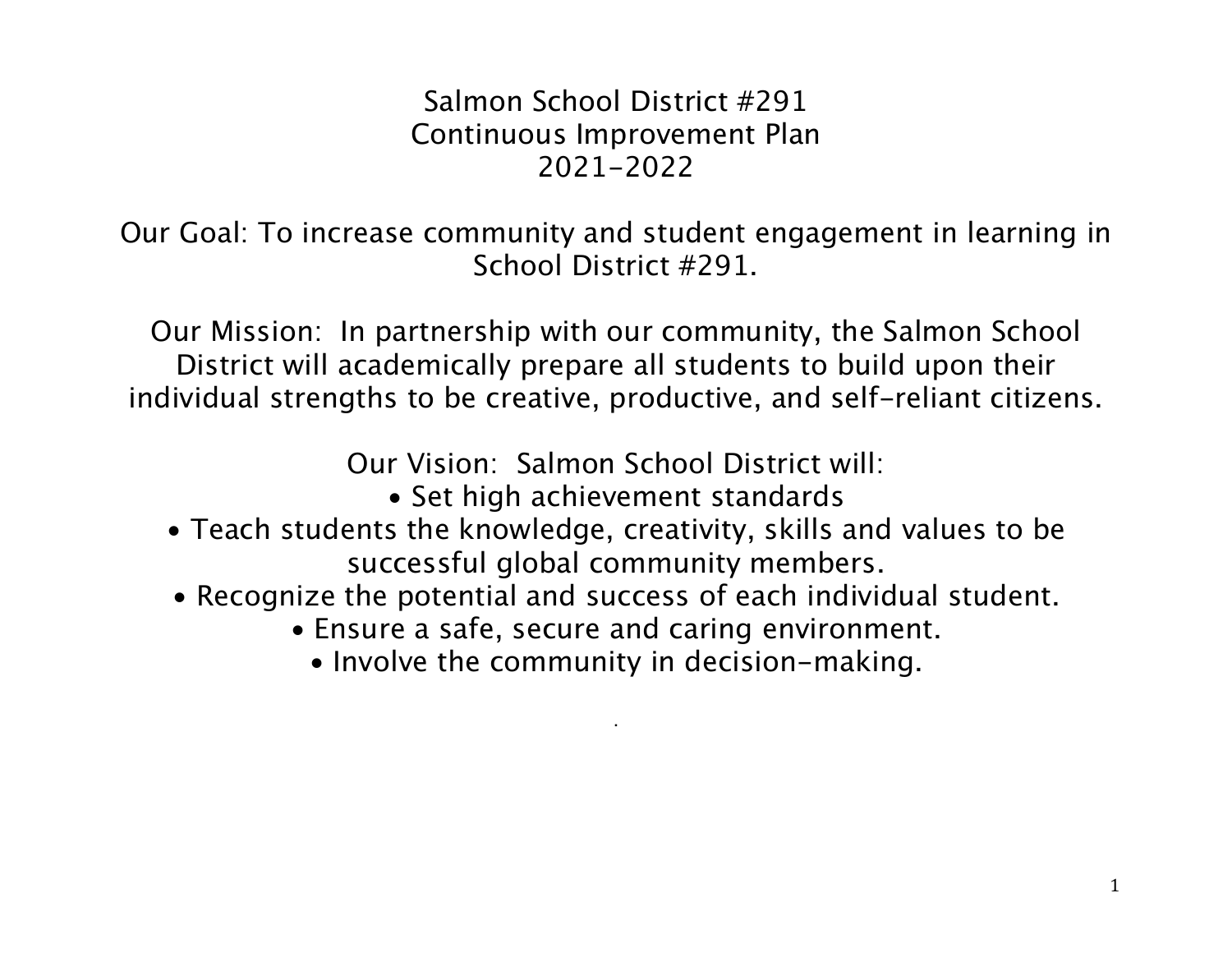| Focus Area: Student Attendance                                   |                                                                                                                                                                                                        |             |                                                                             |                                                                                              |                                                                                                       |
|------------------------------------------------------------------|--------------------------------------------------------------------------------------------------------------------------------------------------------------------------------------------------------|-------------|-----------------------------------------------------------------------------|----------------------------------------------------------------------------------------------|-------------------------------------------------------------------------------------------------------|
|                                                                  | GOAL: To promote student engagement in learning in School District #291.                                                                                                                               |             |                                                                             |                                                                                              |                                                                                                       |
| <b>Strategy</b>                                                  | <b>Actions</b>                                                                                                                                                                                         | Completion  | Responsible                                                                 | People Involved in                                                                           | <b>Method of</b>                                                                                      |
|                                                                  |                                                                                                                                                                                                        | <b>Date</b> | Person                                                                      | <b>Getting the Work Done</b>                                                                 | <b>Evaluation</b>                                                                                     |
| A. Increase<br>student<br>attendance                             | 1. District staff will work with<br>students to increase student<br>learning on varied delivery methods                                                                                                | Ongoing     | <b>Building</b><br>Administrators,<br>Superintendent                        | Building Administrator,<br>Dean of Students,<br>Teachers, Counselors,<br>Para-professionals  | Review of use of<br>google classroom by<br>students                                                   |
|                                                                  | 2. The District will monitor<br>attendance of students individually<br>and by grade level                                                                                                              | Ongoing     | <b>Building</b><br>Administrator                                            | Building Administrator,<br>Secretaries, Dean of<br>Students, Teachers,<br>Para-professionals | <b>ISEE</b> documentation<br>Midterm upload                                                           |
|                                                                  | 3. Interventions are implemented<br>to ensure that students and parents<br>receive adequate notice of students<br>at risk of not receiving credit due to<br>attendance as soon as 4 absences<br>occur. | Ongoing     | <b>Building</b><br>Administrators,<br>Superintendent                        | Building Administrator,<br>Secretaries, Dean of<br>Students                                  | Monitoring of<br>contacts with<br>parents in regards to<br>student attendance,<br>letters mailed out. |
|                                                                  | 4. Enhance and/or maintain<br>participation rates in co-<br>extracurricular program.                                                                                                                   | 6/15/22     | <b>District Activities</b><br>Director,<br><b>Building</b><br>Administrator | Counselors, Building<br>Administrators,<br>Activities Director,<br>Coaches, Teachers,        | Annual Review of<br>participation                                                                     |
| <b>B.</b> Increase to a<br>One to One<br>device student<br>ratio | 1. Update the device inventory<br>district wide.                                                                                                                                                       | ongoing     | <b>District</b><br>Technology<br>Director                                   | District Tech Director,<br>Technology committee<br>members                                   | Google Document of<br>inventory updated                                                               |
|                                                                  | 2. Purchase devices using CARES<br>money and supplemental funds to<br>starting at the elementary level to<br>get to one to one in the classrooms                                                       | 12/31/21    | District<br>Technology<br>Director                                          | <b>District Technology</b><br>Director, Director of<br>Finance                               | Report to Board in<br>January as to<br>purchases and<br>inventory updated                             |
| <b>Benchmark:</b>                                                | Increase the Fall enrollment by 1%<br>from 2020-21 to 2021-22 school<br>year                                                                                                                           |             |                                                                             |                                                                                              |                                                                                                       |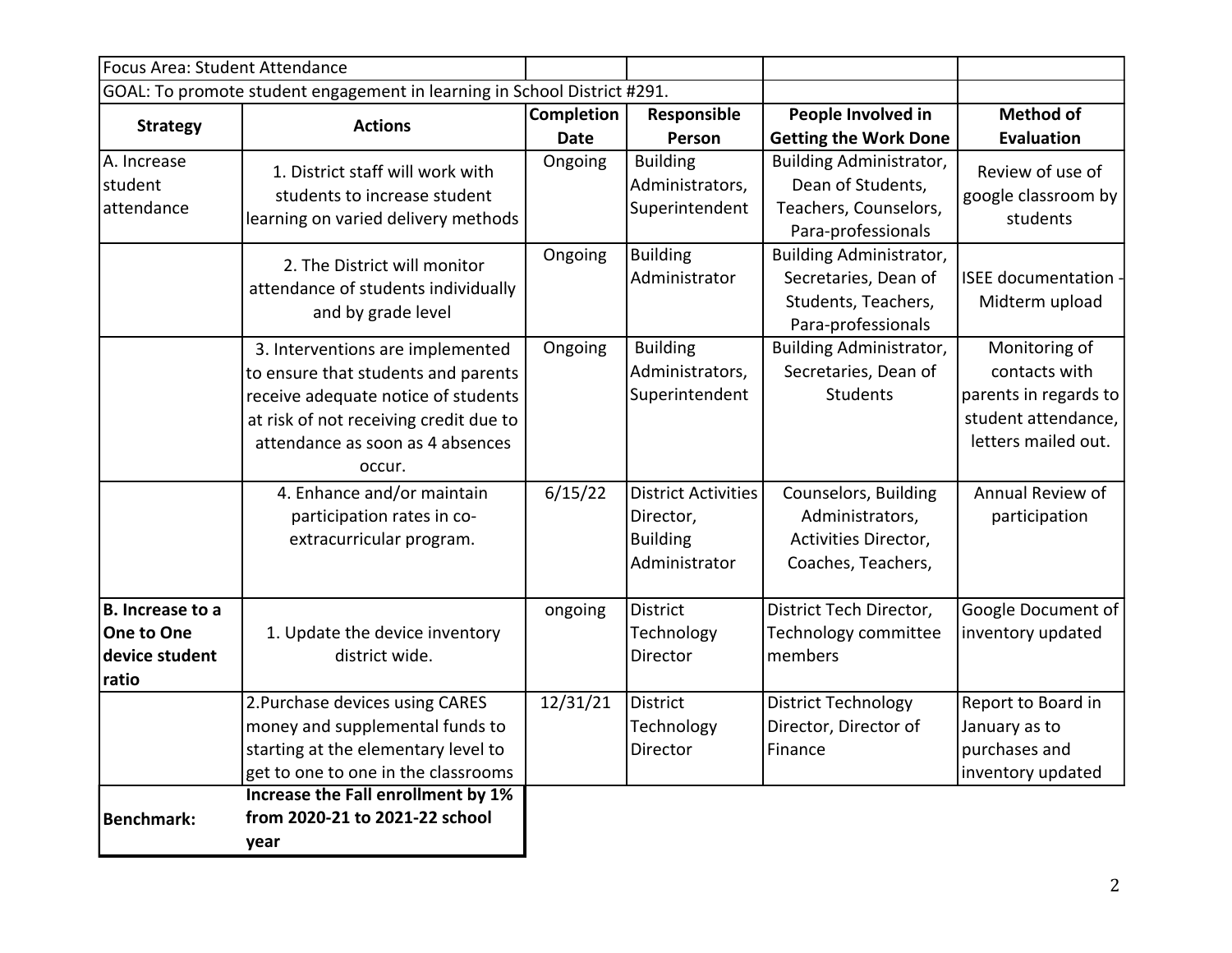| Focus Area: Professional Development                                                    |                                                                                                                                                                                                                                                                                                                                                                                                   |                                  |                                                                                                                                 |                                                                                                                                                                                                                                                 |                                                                                                                                                                                                   |
|-----------------------------------------------------------------------------------------|---------------------------------------------------------------------------------------------------------------------------------------------------------------------------------------------------------------------------------------------------------------------------------------------------------------------------------------------------------------------------------------------------|----------------------------------|---------------------------------------------------------------------------------------------------------------------------------|-------------------------------------------------------------------------------------------------------------------------------------------------------------------------------------------------------------------------------------------------|---------------------------------------------------------------------------------------------------------------------------------------------------------------------------------------------------|
|                                                                                         | GOAL: To increase community and student engagement in learning in School District #291.                                                                                                                                                                                                                                                                                                           |                                  |                                                                                                                                 |                                                                                                                                                                                                                                                 |                                                                                                                                                                                                   |
| <b>Strategy</b>                                                                         | <b>Actions</b>                                                                                                                                                                                                                                                                                                                                                                                    | <b>Completion</b><br><b>Date</b> | Responsible<br>Person                                                                                                           | People Involved in<br><b>Getting the Work</b><br>Done                                                                                                                                                                                           | <b>Method of Evaluation</b>                                                                                                                                                                       |
| A. Recognize the<br>what/where/who is<br>receiving professional<br>development training | 1. The individuals receiving Professional<br>Development Training will report to the<br>board on the training received.<br>2. The Professional Development<br>Committee oversees efforts to provide<br>quality professional development<br>opportunities to staff using Title II and<br>district funds.                                                                                           | Ongoing<br>Ongoing               | Director of<br>Finance,<br>Planning,<br>Program<br>Evaluation<br>Director of<br>Finance,<br>Planning,<br>Program<br>Evaluation, | Director of Finance,<br>Planning, Program<br>Evaluation, Building<br>Administrators,<br>Teachers, Staff<br>Director of Finance,<br>Planning, Program<br>Evaluation,<br>Technology Director,<br>Professional<br>Development<br>Committee members | <b>Board Meeting</b><br><b>Minutes</b><br>Professional<br>Development<br>Committee annual<br>summary of<br>accomplishments,<br><b>Training Schedule for</b><br>Professional<br>Development Dates. |
|                                                                                         | 3. All certified staff complete Professional<br>Growth Plans annually (approved plans are<br>a prerequisite for granting of professional<br>development funds.)                                                                                                                                                                                                                                   | Ongoing                          | Director of<br>Finance,<br>Planning,<br>Program<br>Evaluation,                                                                  | Director of Finance,<br>Planning, Program<br>Evaluation,<br>Technology Director,<br>Professional<br>Development<br>Committee members                                                                                                            | Professional<br>Development<br>Committee annual<br>summary of<br>accomplishments, Log<br>of Professional<br><b>Growth Plans</b>                                                                   |
|                                                                                         | 4. Individual teacher, administrator, or<br>paraprofessional requests for professional<br>development utilizing district funding are<br>reviewed, and approved or denied by the<br>Professional Development Committee. All<br>requests must be to seek training to<br>improve student achievement in the areas<br>of content knowledge, instructional<br>strategies, and/or assessment practices. | Ongoing                          | Director of<br>Finance,<br>Planning,<br>Program<br>Evaluation,<br>Professional<br>Development<br>committee                      | Professional<br>Development<br>Committee<br>members, Teachers                                                                                                                                                                                   | Professional<br>Development<br>Committee annual<br>summary of<br>accomplishments,                                                                                                                 |
| <b>Benchmark:</b>                                                                       | 3 reports before the board in the fall and<br>spring by those who received training.                                                                                                                                                                                                                                                                                                              |                                  |                                                                                                                                 |                                                                                                                                                                                                                                                 | 3                                                                                                                                                                                                 |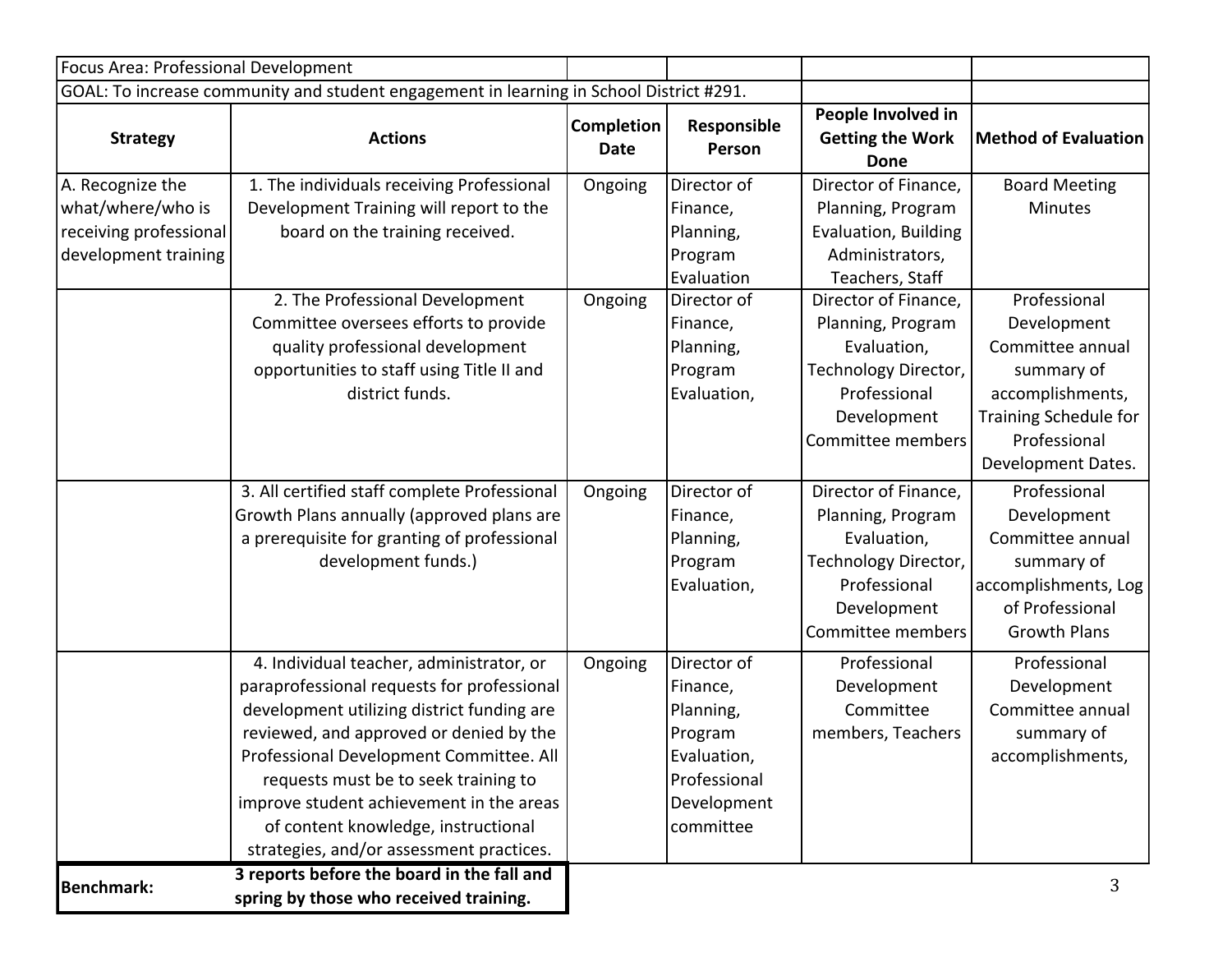| <b>Focus Area: Communication</b> |                                                                                         |                   |                    |                                 |                          |
|----------------------------------|-----------------------------------------------------------------------------------------|-------------------|--------------------|---------------------------------|--------------------------|
|                                  | GOAL: To increase community and student engagement in learning in School District #291. |                   |                    |                                 |                          |
|                                  |                                                                                         | <b>Completion</b> | Responsible        | People Involved in              | <b>Method of</b>         |
| <b>Strategy</b>                  | <b>Actions</b>                                                                          | <b>Date</b>       | Person             | <b>Getting the Work Done</b>    | <b>Evaluation</b>        |
| A. Conduct a strategic           | 1. Revise Continuous Improvement                                                        | Ongoing           | Director of        | District Leadership             | <b>Updated Strategic</b> |
| plan process.                    | Plan Annually. Involve all                                                              |                   | Finance, Planning  | Team                            | Plan reviewed by         |
|                                  | stakeholders.                                                                           |                   | and Program        |                                 | Board in a regular       |
|                                  |                                                                                         |                   | Evaluation         |                                 | board meeting            |
|                                  | 2. "Continuous Improvement Plan"                                                        | October 31        | Director of        | Director of Finance,            | Plan is updated on       |
|                                  | each fall on the district website. A                                                    |                   | Finance, Planning  | Planning and Program            | the website              |
|                                  | brief revie of the previous years plan                                                  |                   | and Program        | Evaluation, District            |                          |
|                                  | to presented to the Board during the                                                    |                   | Evaluation         | <b>Office Staff</b>             |                          |
|                                  | August Board meeting.                                                                   |                   |                    |                                 |                          |
| B. Course Offerings              | 1. Committee will be formed to                                                          | December          | Superintendent,    | SJSHS Administrator,            | Reports to School        |
| <b>Advisory Committee</b>        | analyze current course offerings, and                                                   | 2017              | Director of        | Director of Finance,            | <b>Board</b>             |
|                                  | advise on possible changes.                                                             |                   | Finance, Planning  | Planning and Program            |                          |
|                                  |                                                                                         |                   | and Program        | <b>Evaluation, District</b>     |                          |
|                                  |                                                                                         |                   | Evaluation         | Office Staff                    |                          |
|                                  |                                                                                         |                   |                    |                                 |                          |
|                                  |                                                                                         |                   |                    |                                 |                          |
| C. Increased Board               | increase community meetings such                                                        | Ongoing           | <b>Board Chair</b> | <b>School Board Members</b>     | Yearly self review by    |
| <b>Member Community</b>          | as Facility planning etc.                                                               |                   |                    |                                 | Board.                   |
| Engagement                       |                                                                                         |                   |                    |                                 |                          |
|                                  | 2. Attend events as Board Member                                                        | Ongoing           | <b>Board Chair</b> | <b>School Board Members</b>     | Yearly self review by    |
|                                  | throughout the district                                                                 |                   |                    |                                 | <b>Board</b>             |
| D. The District                  | 1. Regular review and updating of                                                       | Ongoing           | Superintendent,    | Superintendent,                 |                          |
| Webpage will be                  | the District Website.                                                                   |                   | <b>Building</b>    | <b>Building Administrators,</b> |                          |
| utilized for improved            |                                                                                         |                   | Administrators     | <b>District Secretary</b>       |                          |
| community                        |                                                                                         |                   |                    |                                 |                          |
| communication.                   |                                                                                         |                   |                    |                                 |                          |
|                                  | 2. Alternate means of                                                                   | Ongoing           | Superintendent,    | Superintendent,                 |                          |
|                                  | communication (facebook, radio,                                                         |                   | <b>Building</b>    | <b>Building Administrators,</b> |                          |
|                                  | emergency all call etc) to increase                                                     |                   | Administrators     | District Secretary,             |                          |
|                                  | awareness of school activities                                                          |                   |                    | <b>Building Secretaries,</b>    |                          |
|                                  |                                                                                         |                   |                    | <b>Athletic Director</b>        |                          |
|                                  |                                                                                         |                   |                    |                                 |                          |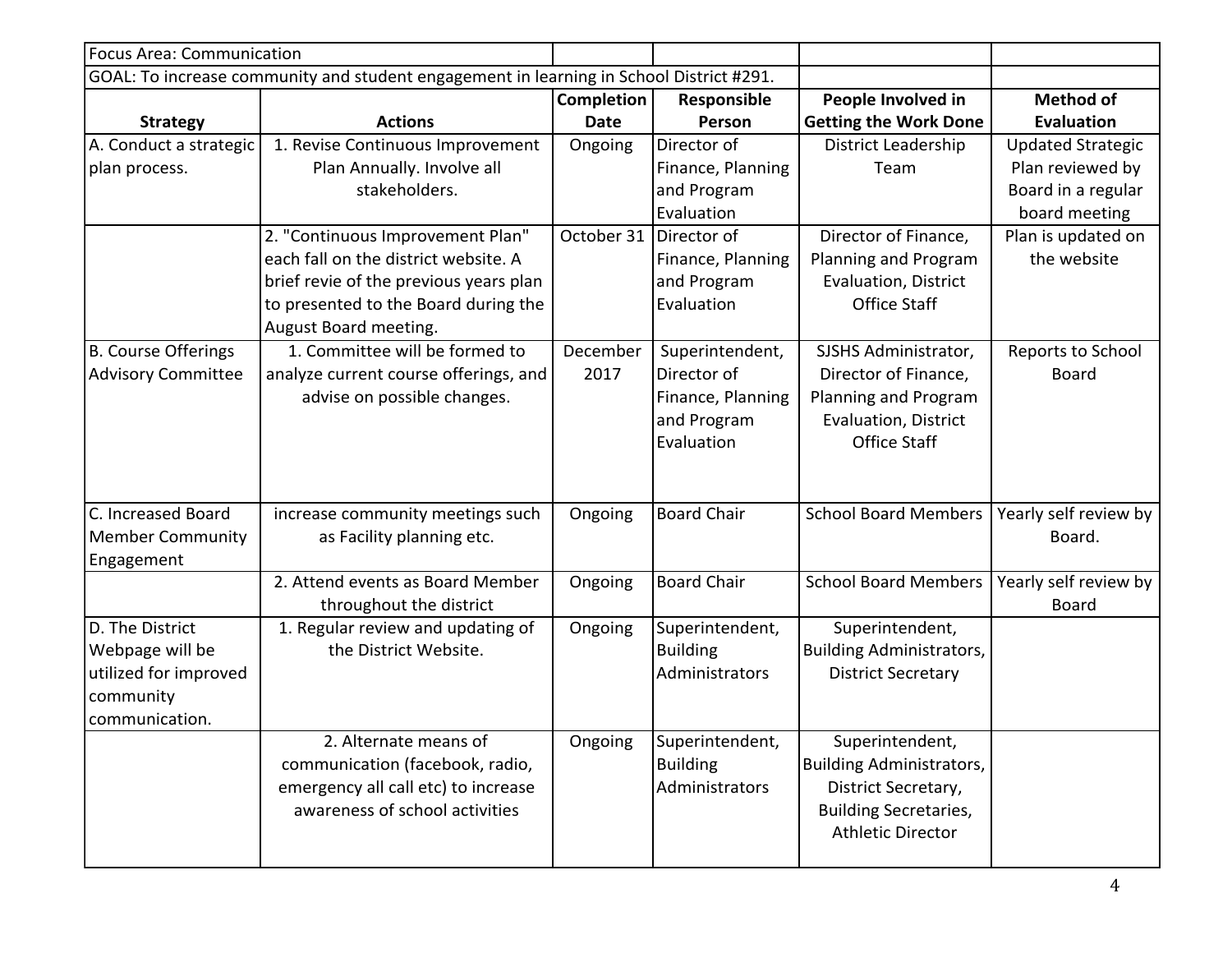| E. Partnership with   | 1. Maintain/increase                 | Ongoing | Superintendent,          | Board Members,                  | Reports to School     |
|-----------------------|--------------------------------------|---------|--------------------------|---------------------------------|-----------------------|
| community             | community/school partnerships to     |         | <b>Building</b>          | Superintendent,                 | <b>Board</b>          |
| groups/businesses/in  | increase community members in the    |         | Administrators           | <b>Building Administrators,</b> |                       |
| dividuals             | school.                              |         |                          | Staff, Teachers                 |                       |
|                       |                                      |         |                          |                                 |                       |
|                       | 2. Increase Volunteers in district   | Ongoing | <b>Building</b>          | <b>Building Administrators,</b> | Yearly report to      |
|                       |                                      |         | Administrators           | Staff, Teachers                 | <b>Board</b>          |
|                       |                                      |         |                          |                                 |                       |
|                       | 3. Monitor attendance at Parent      | Ongoing | <b>Building</b>          | Superintendent,                 | Report to Board       |
|                       | <b>Teacher Conferences</b>           |         | Administrators           | <b>Building Administrators,</b> | following Parent      |
|                       |                                      |         |                          | Staff, Teachers                 | Teacher               |
|                       |                                      |         |                          |                                 | Conferences.          |
| F. Long-Term Facility | 1. Increase Community Meetings       | Ongoing | Board Chair,             | Board Members,                  | Yearly self review by |
| Planning              |                                      |         | Superintendent           | Superintendent                  | Board                 |
|                       | 2. Attend Education Coalition        | Ongoing | Board Chair,             | Board Chair,                    | Monthly reports to    |
|                       | Meetings                             |         | Superintendent           | Superintendent,                 | Board by              |
|                       |                                      |         |                          | Administrators                  | adminitrators of      |
|                       |                                      |         |                          |                                 | attendance            |
| G. Increase Student   | 1 The three-tiered Response to       | Ongoing | Director of              | Intervention Specialist,        | Will be evaluated     |
| Attendance,           | Intervention (RTI) model will        |         | Finance, Planning        | <b>Building Administrators,</b> | based on minutes      |
| Academic              | continue to be monitored at the 1-10 |         | and Program              | Teachers, Support Staff,        | from meetings,        |
| Achievement and       | grade levels and discussion will     |         | Evaluation,              |                                 | students reduced      |
| Decrease Behavior     | include how to engage student and    |         | <b>Special Education</b> |                                 | behavior issues from  |
| Incidents             | parents in improved                  |         | Director, Building       |                                 | students in RTI and   |
|                       | academics/attendance/ and reduced    |         | Administrators           |                                 | parents contacted     |
|                       | behavior incidents                   |         |                          |                                 |                       |
|                       | Increase the number of community     |         |                          |                                 |                       |
| <b>Benchmark:</b>     | entities working within our district |         |                          |                                 |                       |
|                       | by 1 each year.                      |         |                          |                                 |                       |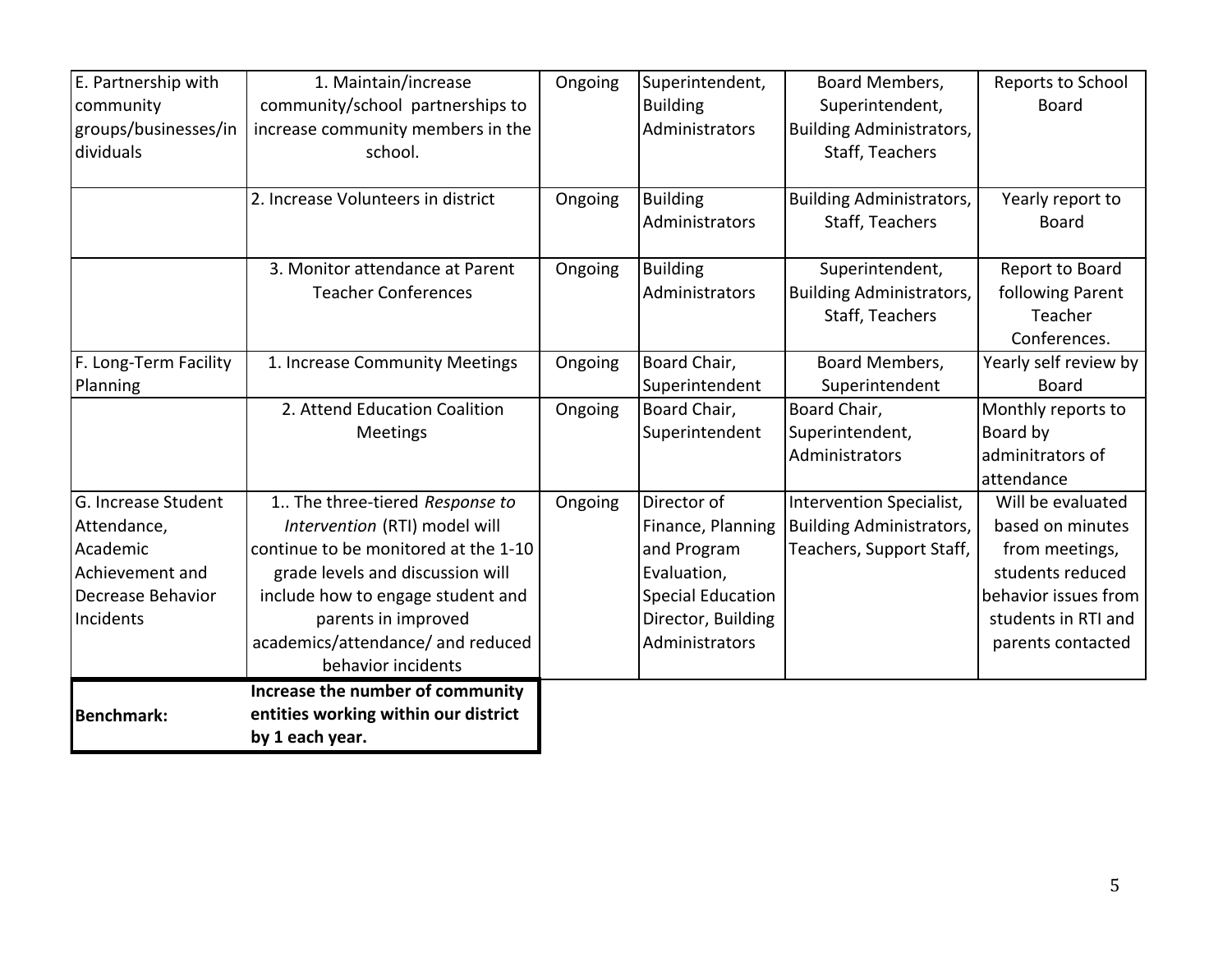## **Analyses of Demographic Data**

Analyses of demographic data from school district.

|                                                       | 2016-2017 | 2017-2018 | 2018-2019 | 2019-2020 | 2020-2021 | 2021-2022 |
|-------------------------------------------------------|-----------|-----------|-----------|-----------|-----------|-----------|
| Total<br>Enrollment                                   | 792       | 817       | 802       | 778       | 685       | 681       |
| Male                                                  | 53.10%    | 51.90%    | 50.50%    | 50.70%    | 51.70%    | 51.70%    |
| Female                                                | 46.90%    | 48.10%    | 49.5      | 49.30%    | 48.30%    | 48.30%    |
| White                                                 | 94.20%    | 90.60%    | 91.3      | 91.70%    | 91.06%    | 93.20%    |
| Black/Africa<br>n American                            | 1.40%     | 1.50%     | $\star$   | 0.90%     | 0.94%     | 0.88%     |
| Asian                                                 | 0.90%     | 0.80%     | $\star$   | 0.50%     | $\ast$    | 0.30%     |
| <b>Native</b><br>American                             | 2.60%     | 2.10%     | $\star$   | 1.70%     | 1.89%     | 1.90%     |
| Hispanic/Lat<br>ino                                   | 3.60%     | 3.70%     | 3.30%     | 3.70%     | 2.84%     | 1.76%     |
| Free/Reduc<br>ed Lunch<br>Program                     | 53.58%    | 50.33%    | 52.30%    | 52.40%    | 49.87%    | 42.30%    |
| Received<br>Special<br>Education<br>(IEP<br>Students) | 16.60%    | 13.00%    | 14.5      | 18.30%    | 16.20%    | 18.79%    |

District Report Card

For the District Report Card released by the Idaho State Department of Education please visit the following website: https://idahoschools.org/districts/291/profile

**Community Involvement:** 

A special interest group was formed in 2016-17 year in order to analyze the educational system within Lemhi County. They brought in an outside facilitator and held many interest group meetings. These meetings were attended by administrators, board members, community members and parents. The Board also approved a course offerings committee that was made up of community members, a board member, administrators, teachers, and parents to look into possible changes or improvements to the courses being offered in the Salmon School District. The consensus following the initial meetings of the special interest group and the course offerings committee going forward into the 17-18 year, was that the interested parties would continue to find ways to support the existing education entities in the valley and provide feedback, and suggestions concerning possible improvements with the systems. That overall the educational entities are doing the best they can with the resources available to them.

In every Board meetign thereis an opportunity for public input where patrons can provide input into the direction of the school District. Surveys are also sent out to gather input fromthe community. In 2021-22 the surveys are going to be directed more in the content of questions asked to gain better information, and the board will review to devise a  $5 - 10$ year Strategic Plan for the District.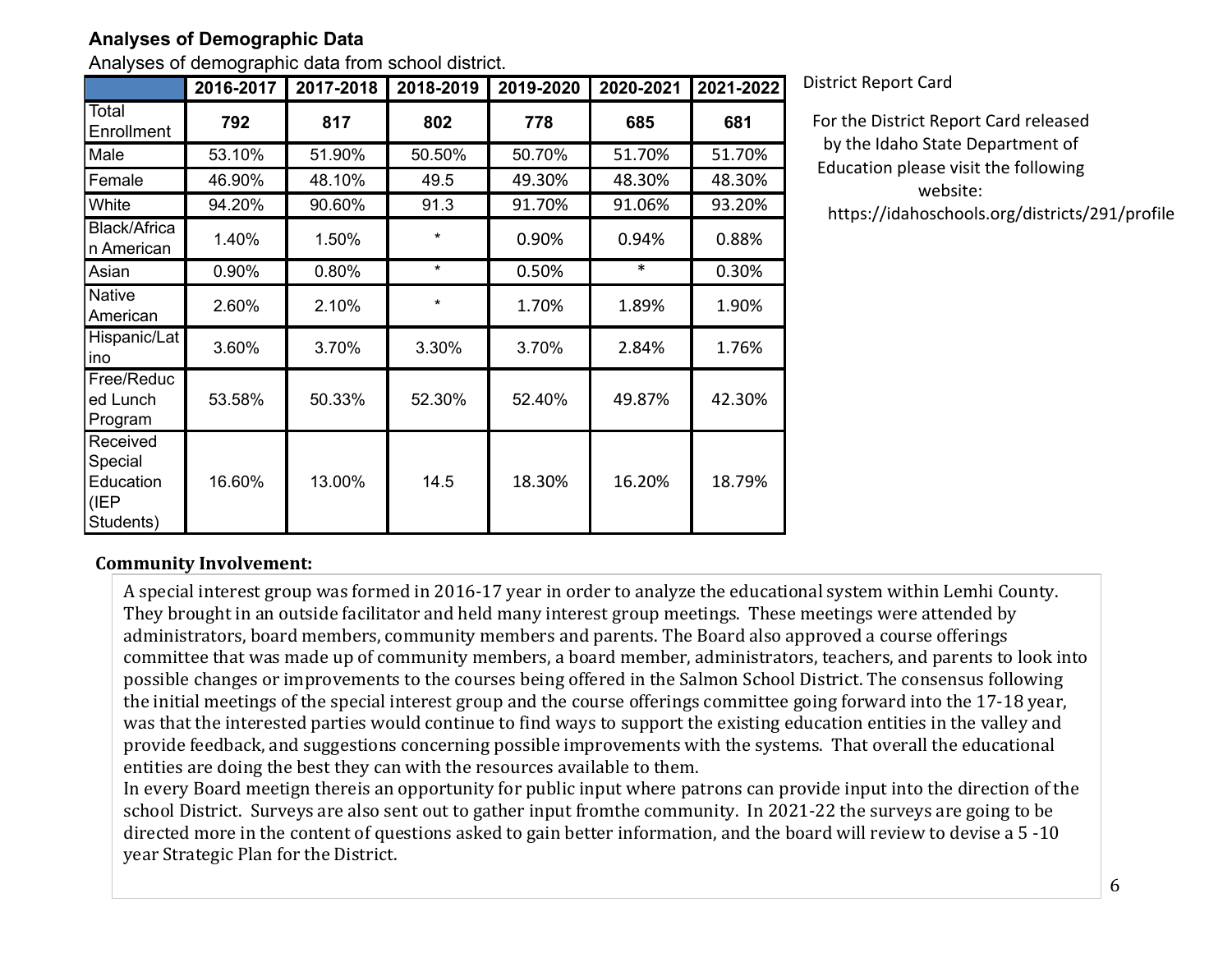### **Progress Report**

The Salmon School District is transitioning into a new math program for grades K-7 starting the 2017-18 school year. This was in direct response to the low math ISAT scores historically in those grades. There is to be an expected plateau of scores the first year, and so a small percentage increase is being projected for the 2017-18 school year, with a larger increase expected the 2nd year of the program. An increase in the skillsof teachers hired at the ir high level in 2019-20 is expected to assit withthe overall scores by the 2022-23 school year.

In 2016-17 the Board invested in a full day for development of their goals and brought in a facilitator assist with the process. The consensus by the board after reviewing the drop in attendance and drop in some test score areas, was a major overall category for the Board to focus its direction and attention to for the 2017-18 school year would be attendance. The Board believes that increased/improved attendance by the students will correlate to higher test scores and better engagement in the community. The Board also hopes that having a stable and consistent administration will assist in improving attendance. The slight increase in attendance in 2018-19 at start of the year is a good sign that the attention and encouragement of parents in getting their students to school is paying dividends. In 2020-21 the District switched their focus to better face the challenges of the COVID era, and directed planning to go towards a one to one device for students, so if another long term shut down occurred, the studetns would be better equiped to work from home.

Over the past few years, Salmon has had a higher average SAT score when compared to the State of Idaho and the Nation. In 2015-16 Salmon scored a 531 on the Reading portion of the SAT compared to Idaho's 511 and the Nation's 494. On the math portion of the SAT test Salmon scored a 516 while Idaho averaged a 491 and the Nation averaged 508. In 2016-17 Salmon scored a 517 on the Reading portion while the State was a 506. On the math portion, Salmon scored a 492 while the state average was also 492. Then in the 2017-18 school year, Salmon scored a 520 on the reading portion while the state average score was a 503. On the math portion Salmon increased their score to a 497 while the state dropped to a 486. Salmon has consistently scored close to the Idaho average on the ACT. In 2015-16 Salmon's composite average was a 22.37 with Idaho's average at a 22.7, and the National average was a 20.8. In 2016-17 Salmon's composite average lowered slightly and was a 21.65 with Idaho's average at a 22.3 and the National average at a 21.00. In 2017 -18 Salmon's Act scores increased across all sub-areas with the composite increasing to 22.48. The Salmon School District believes that these two tests are better indicators of the long-term success of our students due to the tests being nationally normed and a larger population taking the exams compared to the ISATs.

There has been some dips in the scores, but with number of participants increasing that is to be expected.

Starting in 2015-16 the District put an emphasis on supporting teachers new to the district by providing a mentor for each new staff directly and for teachers new to the profession, the mentor stays with them for a full 3 years. This has enabled the district to retain staff, and provide support to new teachers in a manner not previously done. This extra support the District believes will translate to stronger teachers and thus improvements in student achievement should also be seen. This mentoring plan is continued every year, and has been modified slightly over the year so as to better fit the needs of the teachers coming into our district.

The Board also invested their time the summer of 2021 to work with an outside facilitator/trainer to devise better methods of community feedback and to start the process of a 5-10 year Strategic Plan so as to allow any new Board member and/or Superintendent better tools for which to plan out the direction of the District.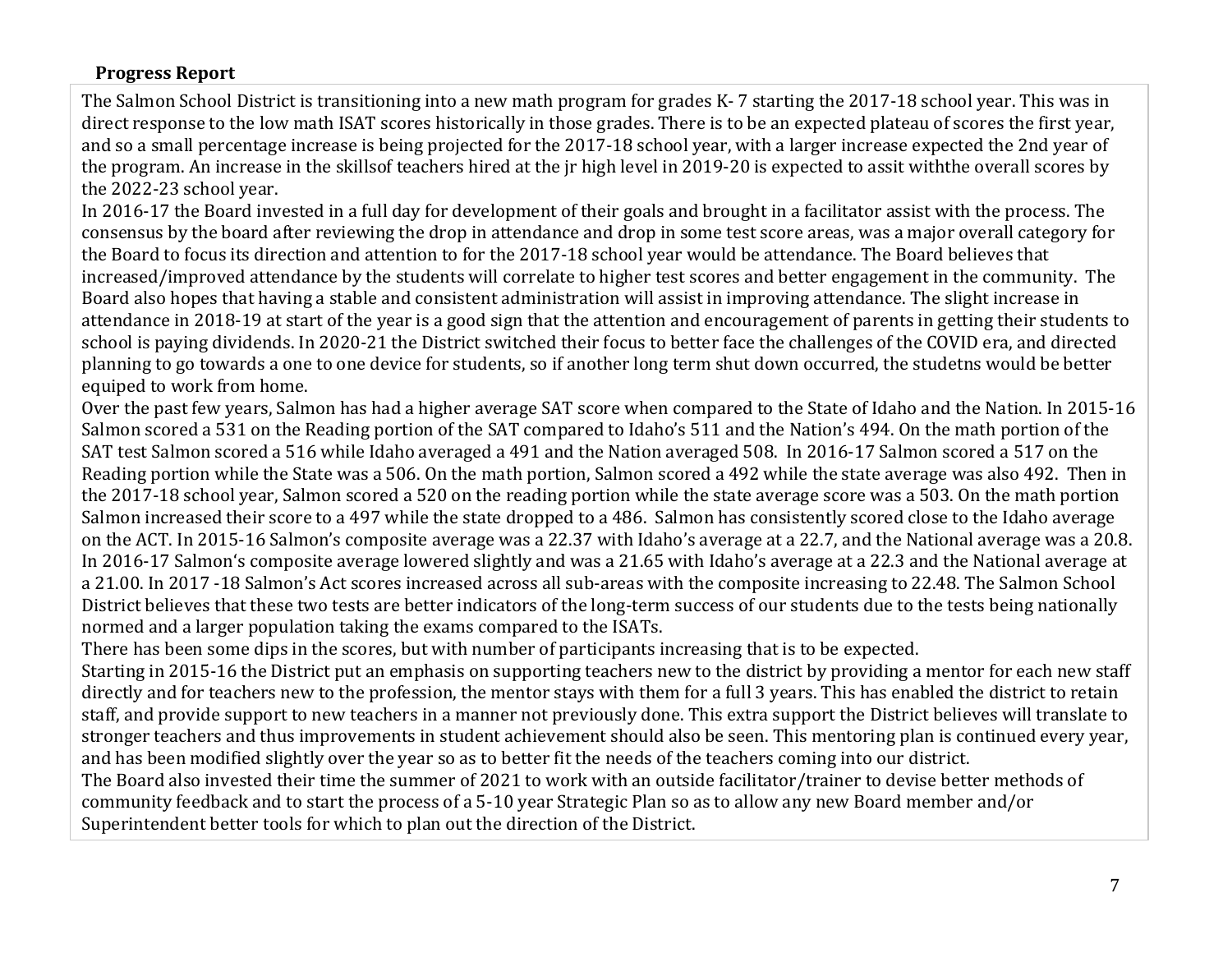# **CONTINOUS IMPROVEMENT PLAN (2021-2022) METRICS AND DEMOGRAPHICS - TEMPLATE PART 2**

# **Section VIII: Staff Performance - Previous Year Results & Current Year** Performance Targets (Section VIII is required; metrics should be aggregated by grade and subject, as appropriate)

| К              | All Subjects | % of students taught by staff in this grade (or grade<br>band) and subject group that meet measurable student<br>achievement targets or success indicators on the<br>assessment tool | IRI             | 73.4% | 75.0% |
|----------------|--------------|--------------------------------------------------------------------------------------------------------------------------------------------------------------------------------------|-----------------|-------|-------|
|                | All Subjects | % of students taught by staff in this grade (or grade<br>band) and subject group that meet measurable student<br>achievement targets or success indicators on the<br>assessment tool | IRI             | 78.0% | 75.0% |
| $\overline{2}$ | All Subjects | % of students taught by staff in this grade (or grade<br>band) and subject group that meet measurable student<br>achievement targets or success indicators on the<br>assessment tool | IRI             | 81.0% | 75.0% |
| 3              | All Subjects | % of students taught by staff in this grade (or grade<br>band) and subject group that meet measurable student<br>achievement targets or success indicators on the<br>assessment tool | IRI             | 76.0% | 75.0% |
| 4              | All Subjects | % of students taught by staff in this grade (or grade<br>band) and subject group that meet measurable student<br>achievement targets or success indicators on the<br>assessment tool | <b>Istation</b> | 66.0% | 70.0% |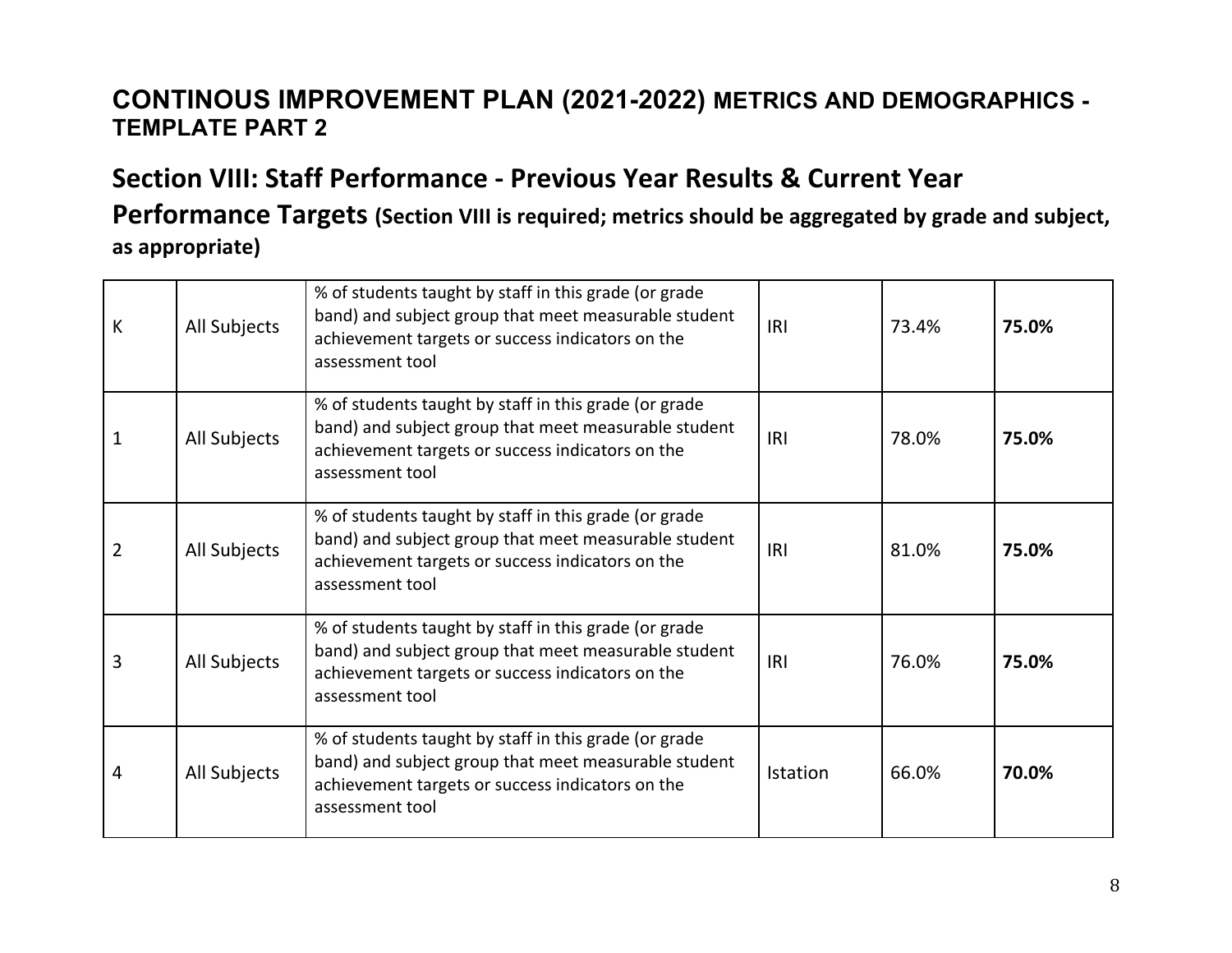| 5        | All Subjects | % of students taught by staff in this grade (or grade<br>band) and subject group that meet measurable student<br>achievement targets or success indicators on the<br>assessment tool | Istation                  |       | 70.0%  |
|----------|--------------|--------------------------------------------------------------------------------------------------------------------------------------------------------------------------------------|---------------------------|-------|--------|
| $K-5$    | <b>Music</b> | % of students taught by staff in this grade (or grade<br>band) and subject group that meet measurable student<br>achievement targets or success indicators on the<br>assessment tool | Pre - Post<br><b>Test</b> | 95.0% | 100.0% |
| $K-5$    | <b>PE</b>    | % of students taught by staff in this grade (or grade<br>band) and subject group that meet measurable student<br>achievement targets or success indicators on the<br>assessment tool | Pre-Post test 195.0%      |       | 100.0% |
| $K-5$    | <b>Title</b> | % of students taught by staff in this grade (or grade<br>band) and subject group that meet measurable student<br>achievement targets or success indicators on the<br>assessment tool | Istation                  | 95.0% | 95.0%  |
| $6 - 12$ | All Subjects | % of students taught by staff in this grade (or grade<br>band) and subject group that meet measurable student<br>achievement targets or success indicators on the<br>assessment tool | Pre-Post<br>tests         | 70.0% | 75.0%  |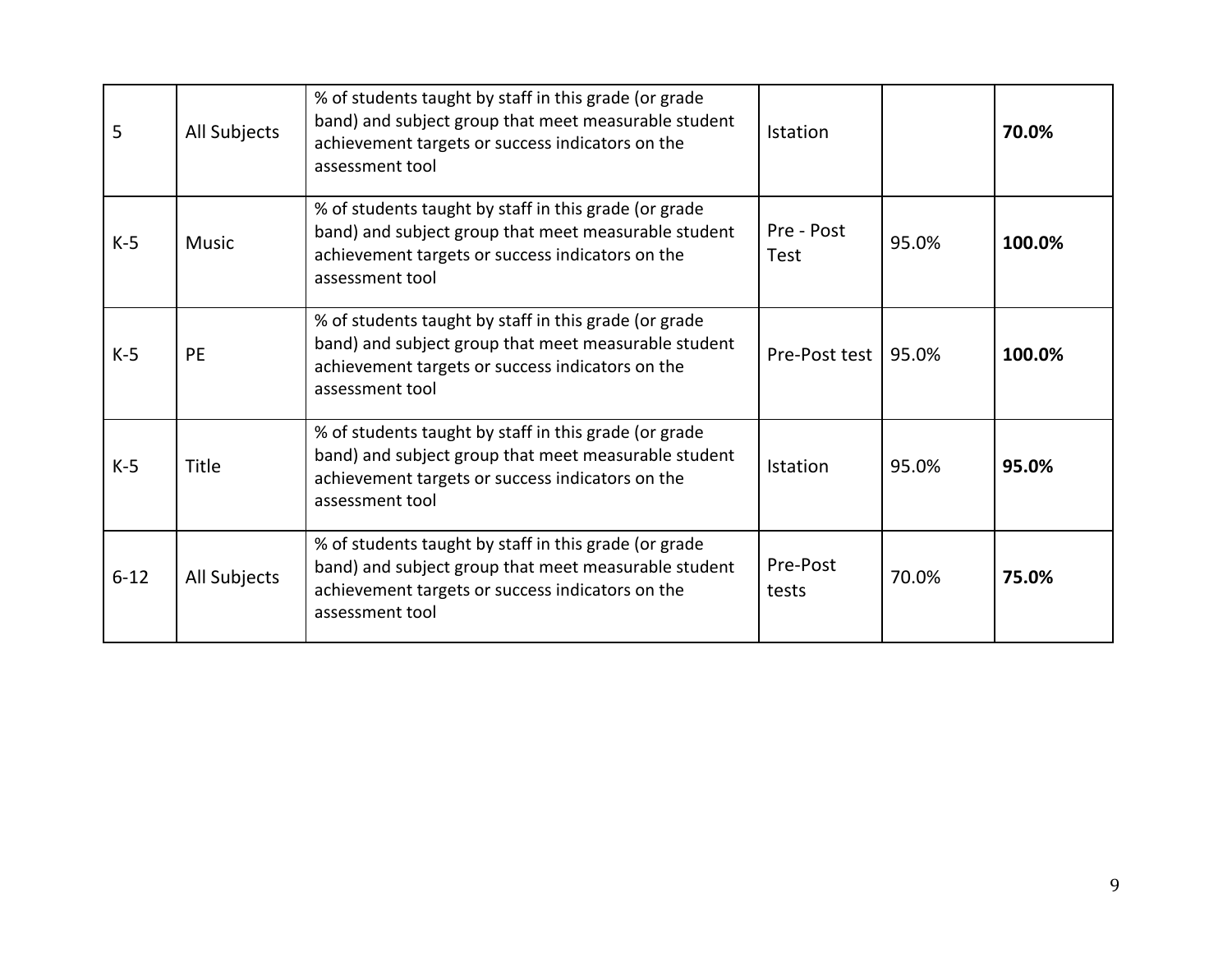# **College And Career Mentoring**

| <b>LEA</b>                                  | <b>Name: Salmon School District</b><br>#291 |                                     |  |  |  |
|---------------------------------------------|---------------------------------------------|-------------------------------------|--|--|--|
| Name: Chris Born<br>Superintendent          |                                             | Phone: 208-756-4271                 |  |  |  |
|                                             | E-mail: chris.born@salmon291.org            |                                     |  |  |  |
| Name: Eileen Holden<br><b>Advising Plan</b> |                                             | Phone: 208-756-4271                 |  |  |  |
| Contact                                     |                                             | E-mail: eileen.holden@salmon291.org |  |  |  |

# **College and Career Advising Model**

|   | <b>Model Name</b>                                  | <b>Additional Details</b>                                                       |
|---|----------------------------------------------------|---------------------------------------------------------------------------------|
|   | <b>School Counselor</b>                            |                                                                                 |
|   | Teacher or paraprofessional as<br>advisor          |                                                                                 |
|   | Near Peer Mentoring / Mentoring                    |                                                                                 |
|   | Virtual or Remote Coaching                         |                                                                                 |
| X | <b>GEAR UP</b>                                     | Focusing on early planning and strategies to<br>help you get ready for college! |
|   | <b>Transition Coordinator</b>                      |                                                                                 |
|   | <b>Student Ambassadors</b>                         |                                                                                 |
|   | HYBRID (please list all models used in<br>Details) |                                                                                 |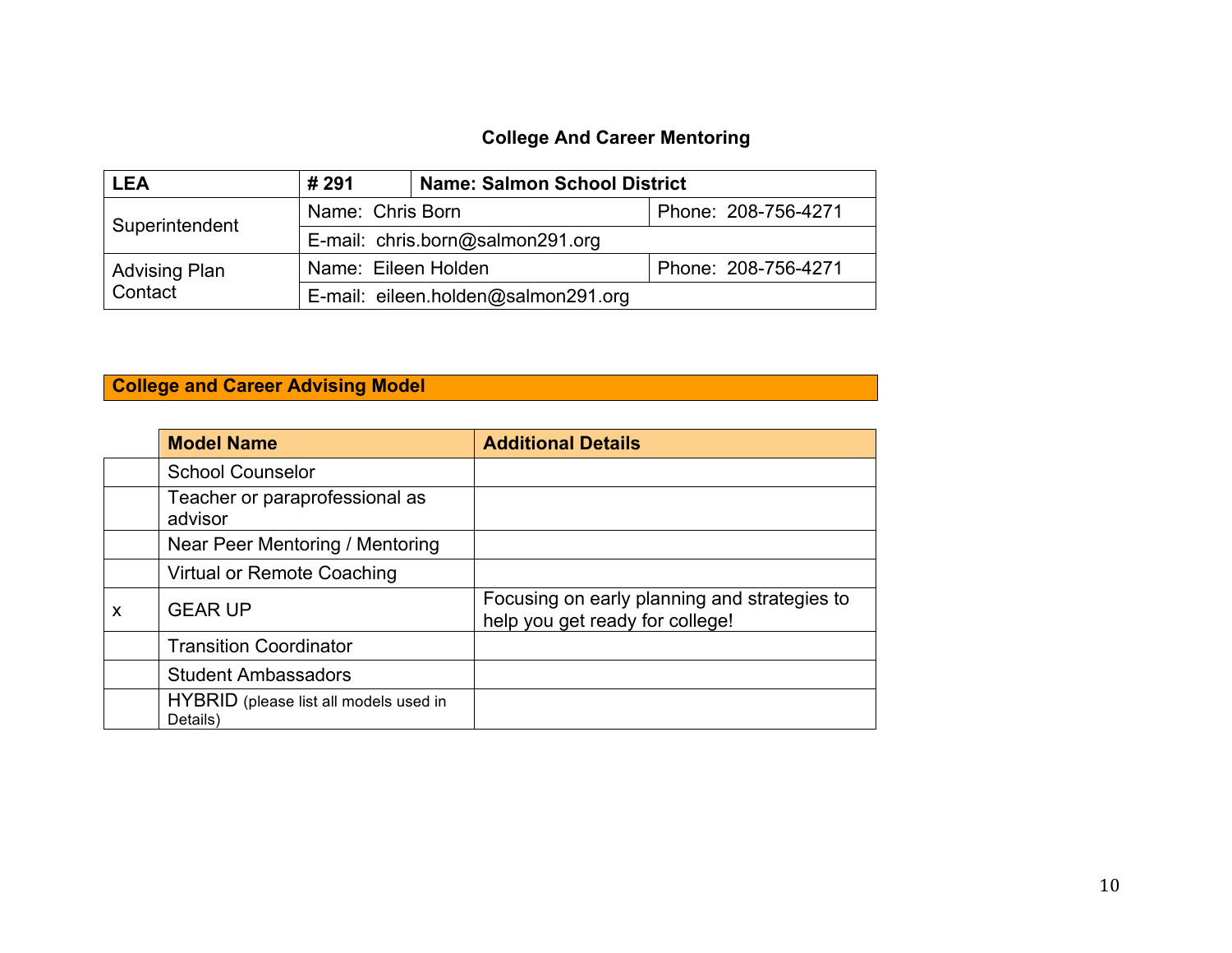## **Advising Program Summary**

 $6<sup>th</sup>$  Grade: Introduce and explain the idea of going to college.

- Visit classrooms to introduce the idea of "going on".
- Review NextSteps website.
- Introduce the Advanced Opportunities Program.

### $7<sup>th</sup>$  Grade:

- Visit classrooms to help students learn study skills.
- Review Advanced Opportunities Program. Advanced Opportunity Night.
- Take the Future Finder Quiz to discover careers that fit your interests.
- Answer the following question: Who am I? What do I want? How do I get it?

8<sup>th</sup> Grade: Participate in a transition program to prepare for high school.

- Meet with advisor/registrar to create a high school four-year plan.
- Invite students to take part in the Advanced Opportunities program.
- Use the NextSteps site to explore college and career options.
- Go over NextSteps  $8<sup>th</sup>$  grade checklist.
- Participate in college campus tours and presentations.
- Define scholarship and types of degrees that are available.
- Ask/Answer the question: Who am I? What do I want? How do I get it?

# 9<sup>th</sup> Grade:

- College and career planning using NextSteps- Preparing for College and Career.
- Review and revise four-year plan if needed, encourage rigorous courses.
- Participate in college campus visits.
- Participate in tutoring if needed.
- Meet with College and Career Advisor to review potential opportunities for scholarships, college choices, internships, and working on information to improve resumes.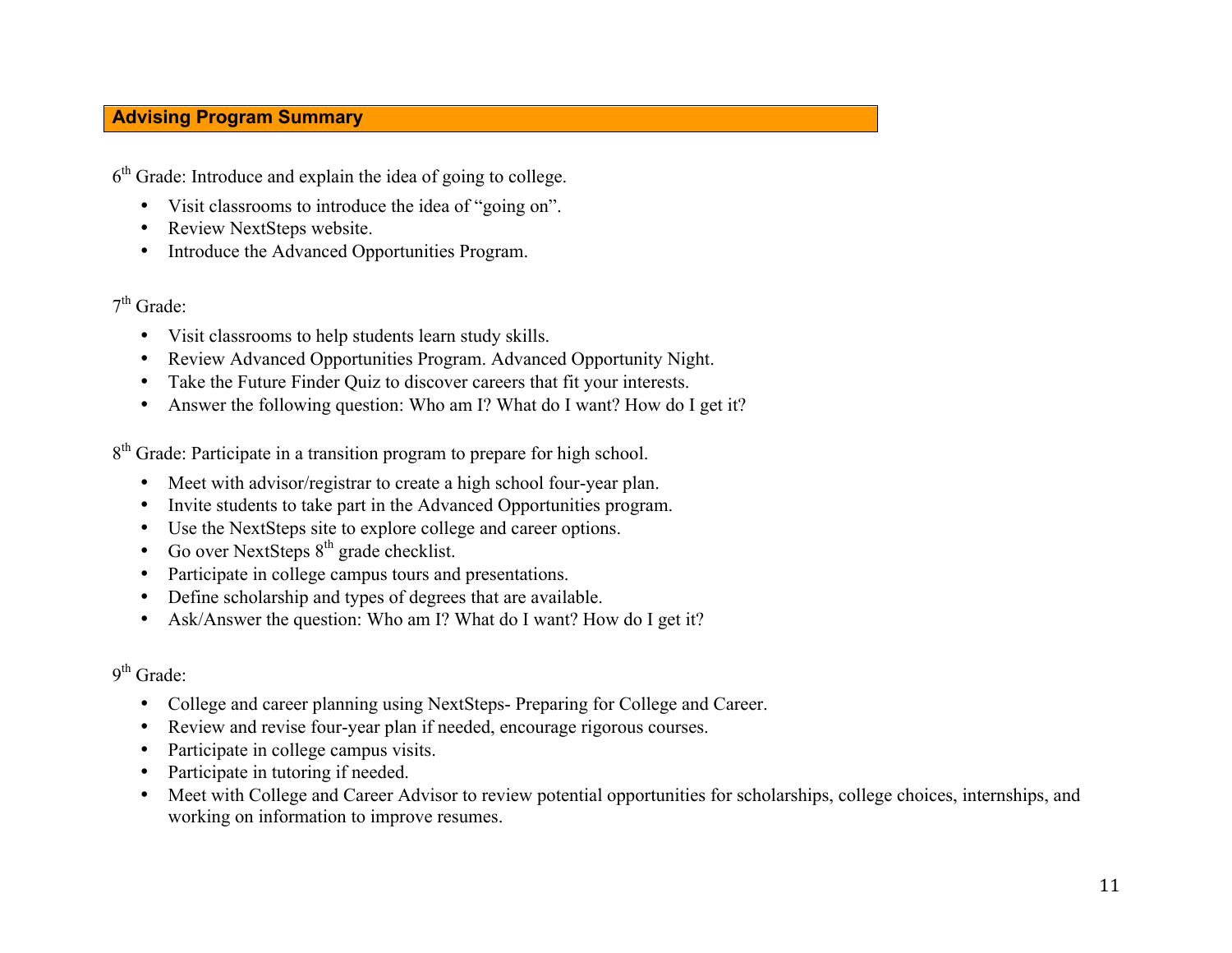$10^{th}$  Grade:

- Develop attitudes and aptitudes that promote college and career readiness.
- Research high-demand careers.
- Use NextSteps to look for scholarship additional resources to help pay for college.
- Participate in tutoring if needed.
- Continue working with College and Career Advisor.
- Review and update four-year plan. Meet with parent to discuss Dual Credit opportunities.

11<sup>th</sup> Grade: Determine your informed major and post-secondary path.

- Work with College and Career Advisor.
- Participate in college campus tours.
- Participate in tutoring if needed.
- Test PSAT
- Test ACT and SAT
- Test ASVAB
- Update resume.
- Use NextSteps site for multiple resources.
- Start applying to colleges during the summer prior to Senior year.
- Review and update four-year plan including post-secondary education plans.
- Participate in "What's Next Night" presentation.

 $12^{th}$  Grade:

- Continue to work with College and Career Advisor.
- Use the NextSteps site for multiple resources.
- Participate in College Application Week- Apply for college.
- Apply for scholarships and financial aid- FAFSA Night
- College campus tours.
- Take ACT a second time to improve scores (optional).
- Take ASVAB a second time (optional)
- Update resume, cover letter, and portfolio.
- Participate in tutoring if needed.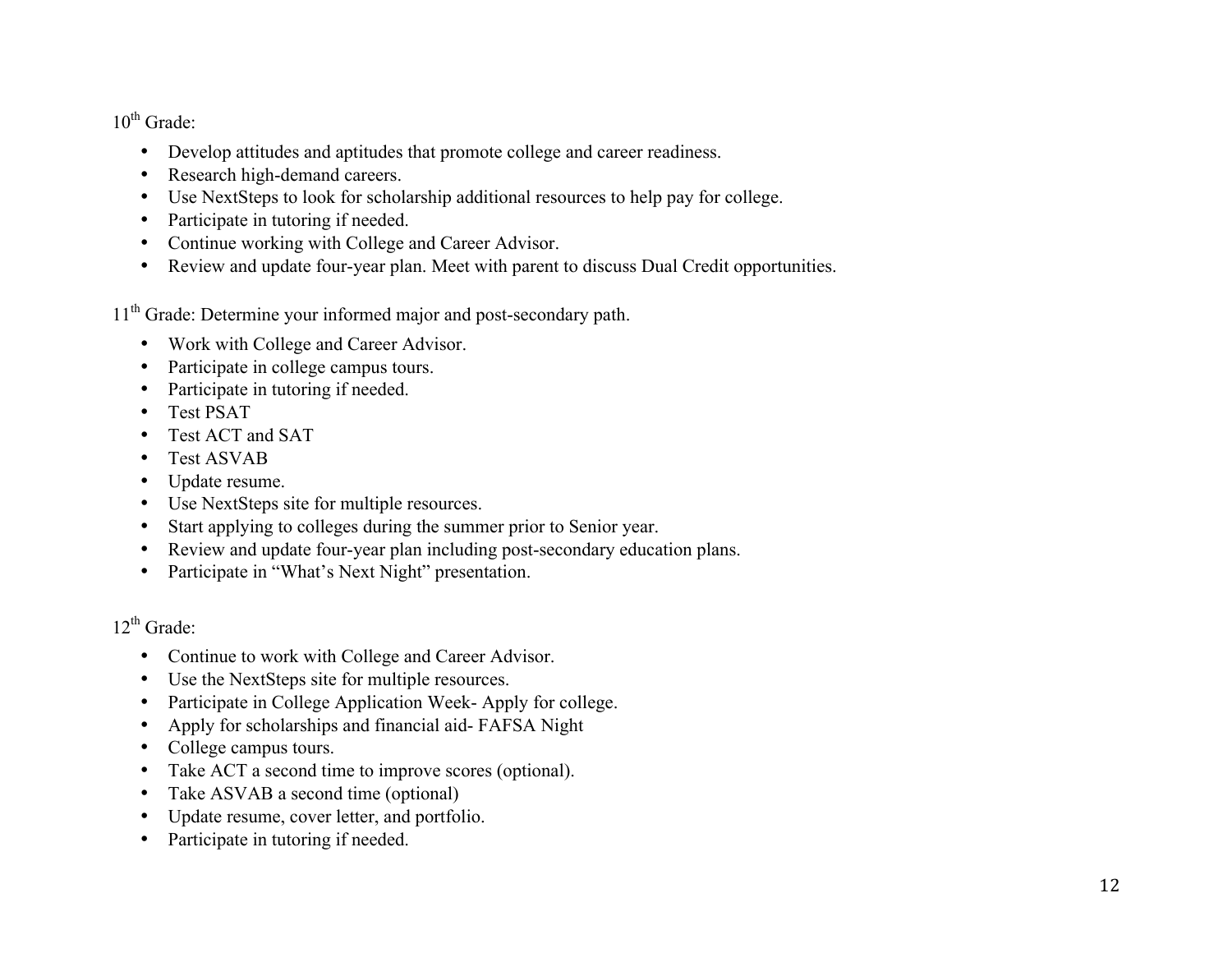- Participate in "What's Next Night" presentation.
- Graduate with a minimum of 10 college credits.
- Graduation walk at Elementary.
- Service Learning Activity.
- Adulting 101 Activity.

### **Summary of Parental Notification**

Main source of Parental Notification: Bulletin, Social Media, Handouts/poster, Postcards, & All Calls on the following activities:

- PSAT  $11^{th}$  grade
- SAT 11<sup>th</sup> grade
- ASVAB  $11^{th}$  grade
- ACT for  $11<sup>th</sup>$  and  $12<sup>th</sup>$  grade
- FAFSA workshops  $12^{\text{th}}$  grade
- What's Next Night? Workshops  $11^{th}$  and  $12^{th}$  grade
- Fall and Spring College Tours
- Participation in "Where will you go?" week 6-12<sup>th</sup> grade
- Advanced Opportunity Deadlines grades 7-12
- NextSteps resources
- Visit Elementary activity-  $12<sup>th</sup>$  grade
- Access to College information/display in hallway grades 6-12
- Service Learning Activities  $12<sup>th</sup>$  grade
- Scholarship Night  $12<sup>th</sup>$  grade.
- Adulting 101  $12^{th}$  grade

**Other Notes / Comments**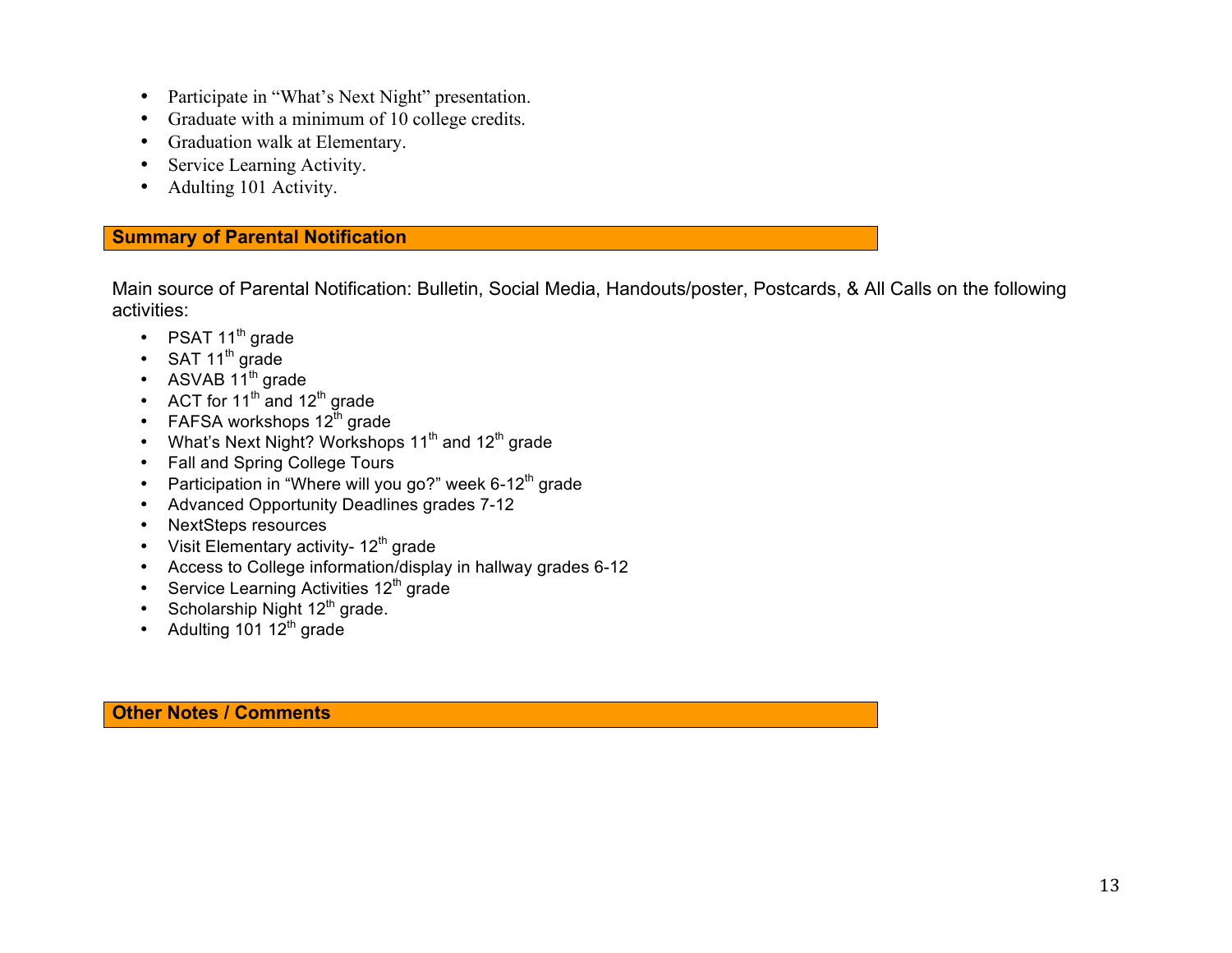| <b>LEA Number and Name:</b>                  | Salmon School District #291                                                   |             |                         |                   |
|----------------------------------------------|-------------------------------------------------------------------------------|-------------|-------------------------|-------------------|
| <b>Budget for 2021-2022:</b>                 |                                                                               | \$19,200.00 |                         |                   |
| <b>Personnel</b>                             |                                                                               |             |                         |                   |
| <b>Position / Item</b>                       | <b>Details</b>                                                                | <b>FTE</b>  | <b>Cost Per FTE</b>     | <b>Total Cost</b> |
| <b>EXAMPLE: Mentor</b>                       |                                                                               | 0.5         | 5,000.00                | 2,500.00          |
| <b>College and Career Advisor</b><br>Asst.   | Additional time for secretary to assist<br>with College and career activities | 0.25        | 32,000.00               | 8,000.00          |
| <b>College and Career Advisor</b><br>stipend | Stipend for College and Career advisor<br>outside normal day work activities  |             | 6,000.00                | 6,000.00          |
| <b>Benefits</b>                              | benefits on above staff                                                       |             |                         | 4,971.00          |
| <b>Subtotal</b>                              |                                                                               |             |                         | 18,971.00         |
| Supplies/Equipment                           |                                                                               |             |                         |                   |
| Item                                         | <b>Details</b>                                                                | # Items     | <b>Cost Per Item</b>    | <b>Total Cost</b> |
| Supplies                                     | Items to assist with FAFSA night,<br>college and career activities            |             |                         | 229.00            |
|                                              |                                                                               |             |                         | 0.00              |
| <b>Subtotal</b>                              |                                                                               |             |                         | 229.00            |
| <b>Transportation</b>                        |                                                                               |             |                         |                   |
| Item                                         | <b>Details</b>                                                                | # Students  | <b>Cost Per Student</b> | <b>Total Cost</b> |
|                                              |                                                                               |             |                         | 0.00              |
| <b>Subtotal</b>                              |                                                                               |             |                         | 0.00              |
| <b>Professional Development/Training</b>     |                                                                               |             |                         |                   |
| <b>Item</b>                                  | <b>Details</b>                                                                | # Hours     | <b>Cost Per Item</b>    | <b>Total Cost</b> |
|                                              |                                                                               |             |                         | 0.00              |
| <b>Subtotal</b>                              |                                                                               |             |                         | 0.00              |
| <b>Other Costs</b>                           |                                                                               |             |                         |                   |
| Item                                         | <b>Details</b>                                                                | # Items     | <b>Cost Per Item</b>    | <b>Total Cost</b> |
|                                              |                                                                               |             |                         | 0.00              |
| <b>Subtotal</b>                              |                                                                               |             |                         |                   |
| <b>TOTAL COSTS</b>                           |                                                                               |             |                         | \$19,200.00       |

#### COLLEGE AND CAREER ADVISING AND MENTORING PLAN (2021-2022) BUDGET - OPTIONAL TEMPLATE PART 2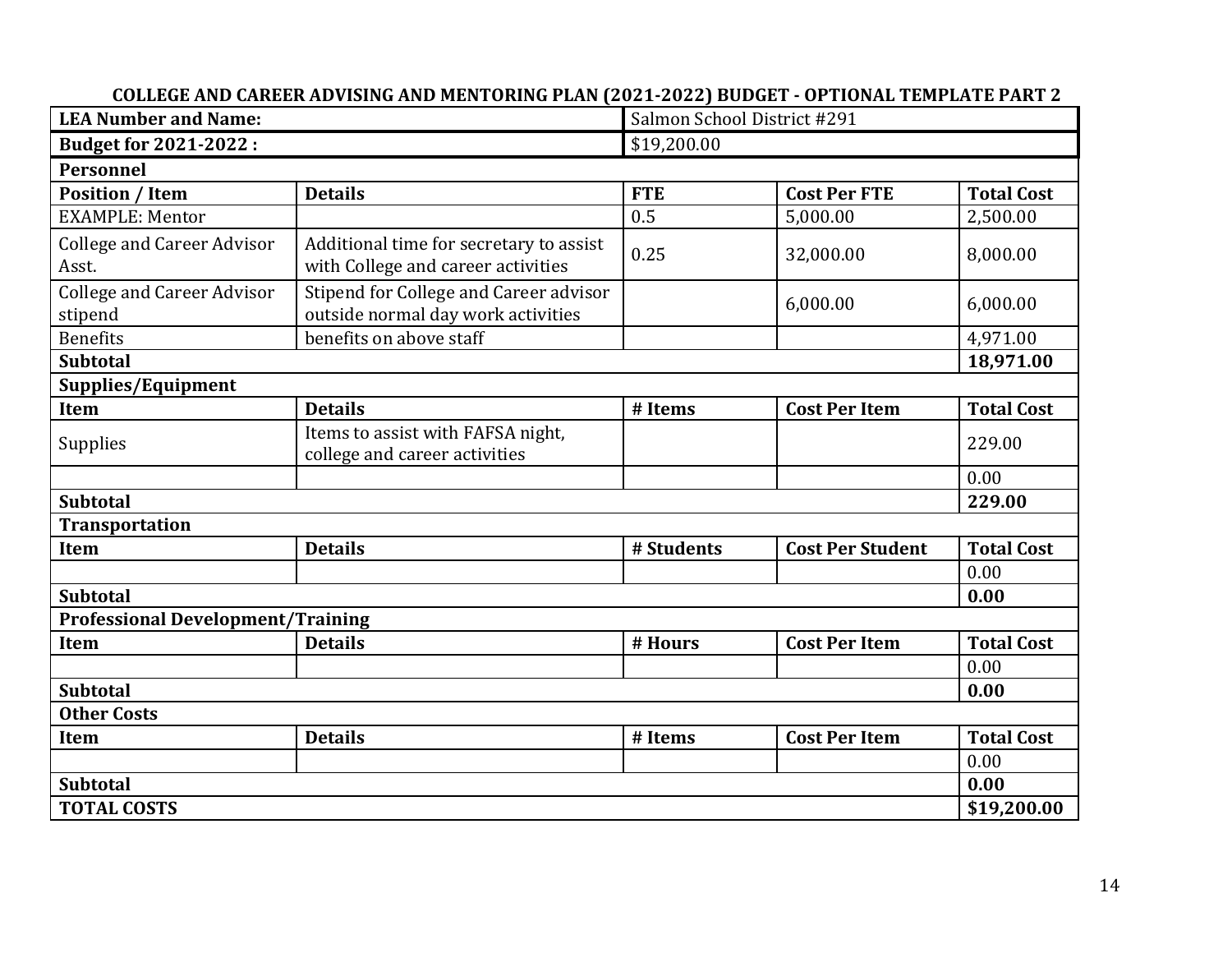| <b>LEA</b>                         | # 291                            | <b>Name: Salmon School District</b> |                     |  |
|------------------------------------|----------------------------------|-------------------------------------|---------------------|--|
| Name: Chris Born<br>Superintendent |                                  |                                     | Phone: 208-756-4271 |  |
|                                    | E-mail: chris.born@salmon291.org |                                     |                     |  |
| <b>Literacy Plan Contact</b>       | Name: Jill Patton                | Phone: 208-756-3663                 |                     |  |
|                                    |                                  | E-mail: jill.patton@salmon291.org   |                     |  |

## **Summary of Previous Year Program**

Literacy Intervention Program

2020-2021

Program Summary

The Salmon School District is proactive and intentional in providing differentiated interventions to meet the instructional needs of each student. The district employs highly qualified teachers who continually attend professional development in best practices using research-based programs and curriculum driven by state standards.

The district begins targeting students with language, speech, and other developmental delays at age three with our preschool. Geraldine Moore, Salmon School District's. Early Childhood Special Education Teacher is the preschool's teacher and coordinator. The preschool is located across the street from the elementary so that services are coordinated between preschool and kindergarten for students. Salmon is a rural and low-income community. Many students are language delayed which is reflective in their reading acquisition in early elementary. The Developmental Preschool provides individualized interventions in speech and language with Annie Schroeder, a certified speech and language pathologist.

Providing families with access to reading opportunities is also a vital component of meeting the needs of the district's Early Literacy Intervention Plan. The preschool utilizes the public library with a Books to Go program. This program uses thematic units that are tied to literacy-based projects. This program is implemented in conjunction with monthly calendars that address specific activities for families to implement that will stimulate fine motor development, language acquisition, as well as early reading acquisition skills. Mrs. Moore conducts conferences on a routine basis with parents to communicate student success as well as individualized intervention plans.

Salmon School District moved to full time kindergarten, matching the kindergarten schedule with grades 1-5. The program utilizes the standards based ReadyGen program to support the kindergarten curriculum as well as using McGraw Hill's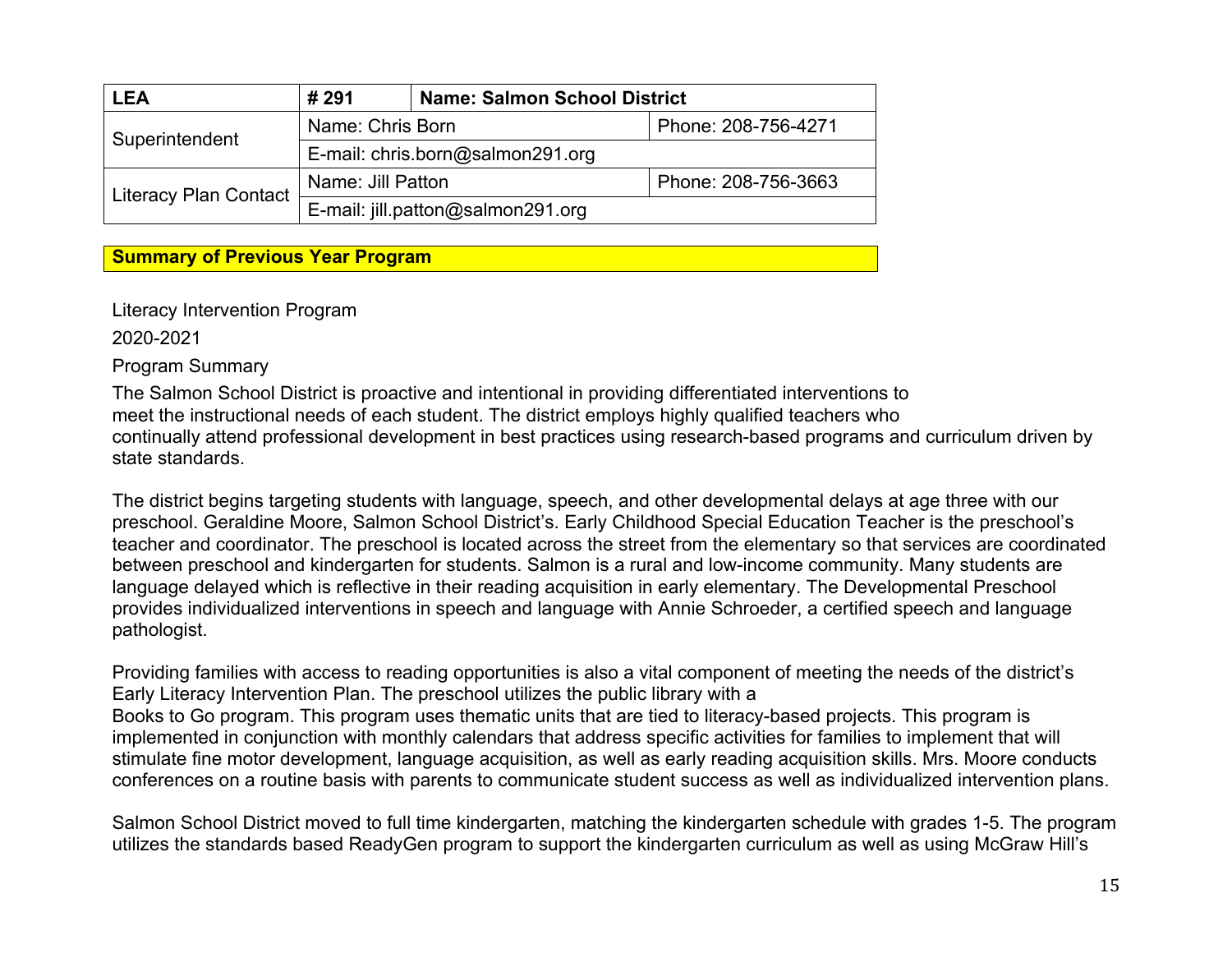SRA program as a targeted intervention program. Interventions consist of sight word recognition, phonological awareness, and vocabulary to support literacy development. iPlans were created and progress monitoring is through MilePosts. The district has built into their calendar four hours a month for teacher collaboration, and it is during this time that the preschool and kindergarten teachers routinely meet.

Consistent with best practices, Pioneer Elementary uses flexible grouping to provide differentiated reading instruction at each student's instructional level. Student flexible grouping is determined through screening specific academic skills. Student academic progression is routinely monitored through PLC/RTI team weekly meetings. The meetings ensure correct placement of students in flexible groups. Researched based programs are used in flexible grouping. The instructional needs of the students determine the program used. SRA, Reading for All Learners, Read Naturally, and Lexia are used for students requiring intensive interventions. Students who are below basic receive interventions using Phonics for Reading, Read Naturally, and the extra support materials provided by ReadyGen to support core reading instruction within the classroom.

Pioneer Elementary actively engages in the RTI process, which is a focused comprehensive approach to support students and their parents. Pioneer promotes the involvement of parents in the process.

Parents are invited to meetings and are considered a valuable component of the child's education and educational needs. The RTI team meets weekly to discuss current interventions and progress of referred students. The team consists of a teacher representative from each grade, Title teacher, and the Special Education Teacher, as well as parents. Pioneer used Curriculum Based Measures, STAR, and MilePosts to progress monitor students. Teachers monitor their class's progress at least each quarter. If warranted, students are monitored more frequently. The Title and Special Education programs also progress monitor students. The results of the progress monitoring dictate the differentiated interventions.

Another component of the Early Literacy Program, at Pioneer Elementary, employs an early literacy teacher to work with kindergarten students. This teacher works with targeted students and allows all kindergartens to be very small. This enables all teachers to provide materials and interventions that meet the specific needs of each student. Materials may include rereads of Phonics Readers, sight word practice, accuracy assessments, fluency practice, authentic reading and rereads, and progress monitoring of student growth for fluency. The materials used are dictated by need, such as vocabulary, sight words, phonics, phonemic awareness, and fluency. Researched based programs such as Ready Gen are used in the core classroom as well as supplemental programs such as ReadyGen intervention material, Read Naturally, Lexia, and Phonics for Reading.

For extended learning, Pioneer Elementary offers the "Fun Friday" program to students who score a "3" and need intensive interventions or a "2" and require strategic support on the Fall IRI. All students scoring a 3 on the Fall IRI are invited to the program. Students that score a 2 are also invited with additional progress monitoring as well as teacher recommendation. Salmon School District is on a four-day week. With the four-day week, Fridays are utilized to provide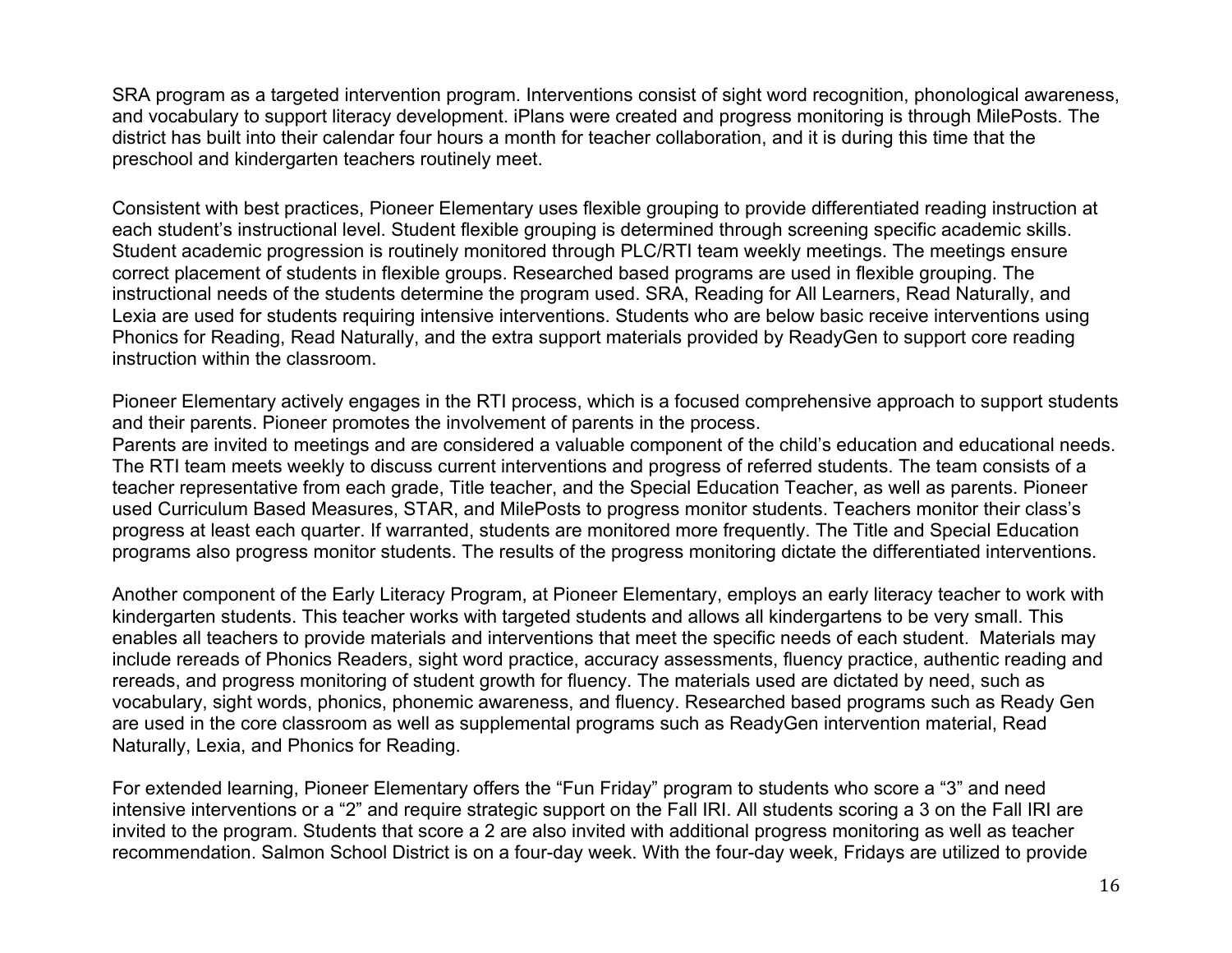added intervention time. Fun Friday is offered 40 hours from October through April. A certified teacher is the program coordinator. Along with the teacher, another elementary certified teacher, and two paraprofessionals run the program each year. Weekly themes are used to excite the students about coming. Students have opportunity to earn rewards of special prizes for attendance and books are routinely sent home for students to keep. Parents are notified that their children qualify for this additional support through phone calls home by the classroom teacher and an invitational letter by the certified teacher acting as program coordinator. The invite letter both invites students and shares the themes and dates. After the intervention program is complete, surveys are given to parents to gather data for the program development and offering the following year.

The program consists of small groups based on instructional level and literacy development. Progress monitoring through iStation, recorded in MilePosts, is used to determine missing skills to effectively meet individual needs of attending students. Groups rotate between teachers and paraprofessionals. During the rotations specific skills are concentrated on. One rotation reinforces phonemic awareness, concentrating on reviewing previous phonics lessons as well as preteaching the upcoming week's skill. The second group uses ReadyGen's stories and reading strategies. The group prereads the next week's reading story at each grade level, including vocabulary and sight words. This provides, this provides students with a foundation and practice prior to classroom instruction, giving them the confidence and pre-taught story knowledge to succeed among their peers. The third group uses the individualized reading program Lexia. While students are using the I-pad for Lexia, a para is pulling individual students and concentrating on individualized skills for each student. This may be sight word practice, fluency practice, or rereading stories. The fourth group plays literacy games with the students. These games reinforce literacy acquisition skills such as phonics, sight words, vocabulary, and reading strategies.

Further interventions occur during the school day with students scoring a 2 or 3 on the Fall IRI receiving targeted interventions of 30 minutes, three days a week, which focus on the students' specific needs. This is in addition to the regular in class 90-minute language arts block of core instruction for all students. This intervention occurs throughout the year with each student receiving a minimum of 20 hours intervention time so that all students are receiving the required 60 hours intervention time for students below basic (3) and 30 hours intervention time for students who score basic (2) on the Fall IRI when combined with the Fun Friday which provides 40 hours of instruction.

Pioneer elementary recognizes that parent support is vital to the success of their students. Pioneer teachers use weekly newsletters, emails, conferences, RTI meetings, Dinner and a Book, monthly family game nights (focused on literacy skills) and phone calls as means to communicate and provide feedback and vital support for parents.

Lastly, providing teachers the resources, educational opportunities, and collaboration time is essential in Pioneer Elementary's Early Literacy Intervention Plan. The Salmon School District offers mini grants to teachers to seek outside professional development geared to their individual improvement plans and goals.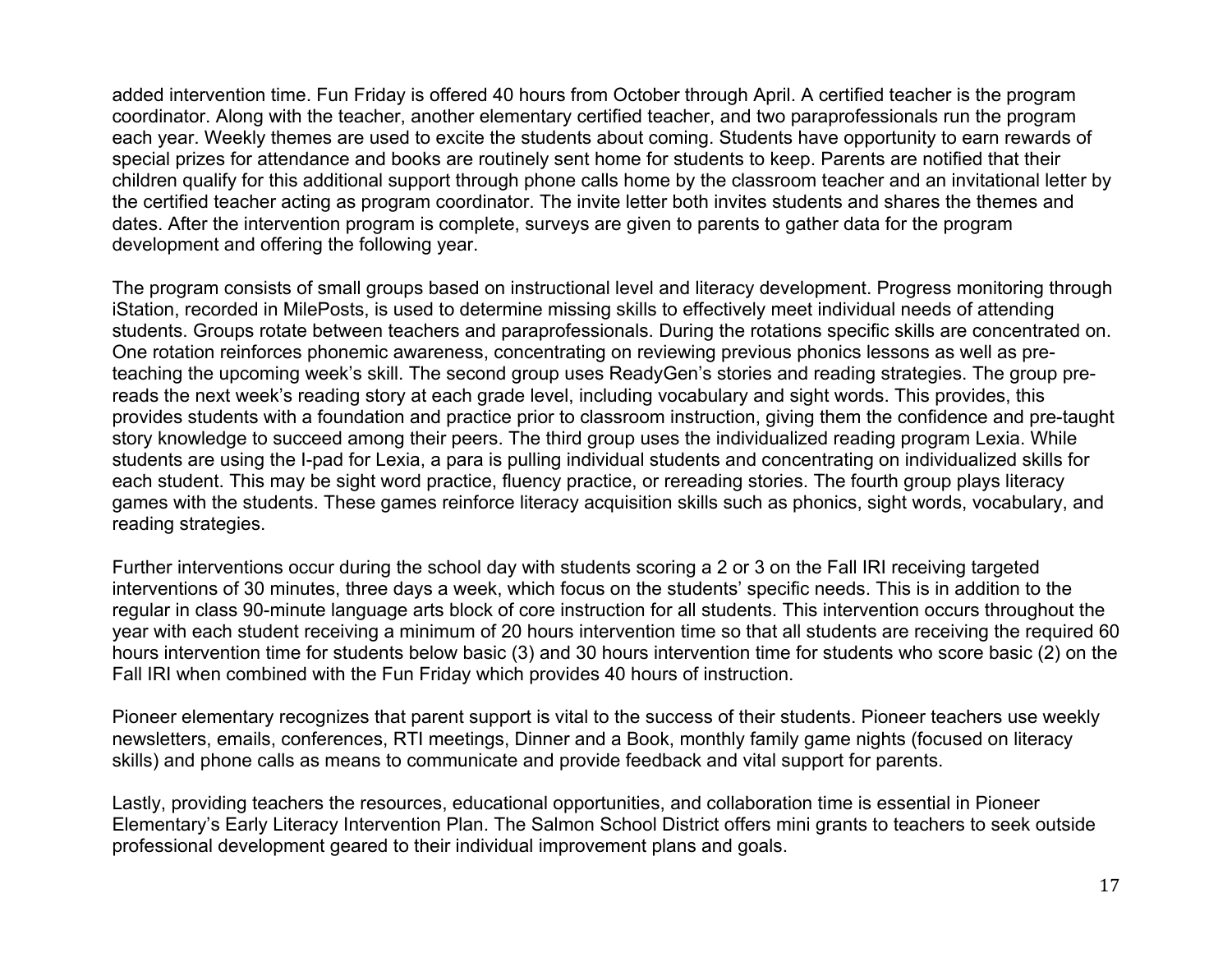The district also surveys staff, at the conclusion of each year, to determine professional development requests. The district considers requests and intentionally plans in-services to meet the needs of the staff. Pioneer Elementary implemented PLCs in the 2016-2017 academic year. Teachers were provided collaboration time to discuss student performance, interventions, curriculum, and best practices. The goal for the 2020-2021 academic year was to continue with current PLC practices as well as vertically align the curriculum. Goals for the 2021-2022 academic year include PLC work focusing on student data and achievement.

The Salmon School District's Literacy Plan begins at age three. It provides parents the tools to participate in their child's education and be part of the team that creates lifelong learners. The plan uses researched based programs that align with state standards. It individualizes interventions and provides learning opportunities at student's instructional level. It evaluates progress through classroom teacher progress monitoring, the RTI process, the Title Program, and Special Education Program. The Literacy Plan uses highly qualified teachers and provides job embedded professional development to continually educate the staff on current best practices to improve student learning. Teachers are in PLC groups that intentionally plan for strategic interventions. The Literacy Plan is a comprehensive plan with the intention of individualized and differentiated instruction and materials to meet the individual learning needs of all students.

#### **Program Summary**

Pioneer elementary is a Pre-K-5 school located in Salmon, Idaho. The current enrollment is 264 students.

We have a high level of low-income students, and all students are rural. With reading/literacy being the foundation of education, our goal is to build a solid foundation of literacy skills that will allow our students to succeed in all areas of education. This program is designed to provide these necessary literacy skills.

Our plan here at Pioneer Elementary is designed to meet the needs of each and every student, at their level using TIERED interventions, with flexibility and personalized instruction. We understand that providing this unique instruction plan for each student requires additional time, which is built into the plan. This plan includes an Early Literacy Intervention teacher, general education teachers, TITLE I teacher, Special Education teachers, parents, and trained paraprofessionals all working together to meet the needs of our students.

We understand that to be successful, the plan must include many different components. We start with the assessments for every student. Each student is then given a set of goals. Instruction is provided to allow for growth and assist each child to reach its potential. We make sure to include the parents, as they are a very important part of our team. This is an ongoing process with continual evaluations, adjustments, and targeted interventions.

We are in our 5th year of the current plan and upon seeing the success that was achieved last year with the students who attended full day kindergarten vs. the previous part time kindergarten, we will continue to have the early literacy teacher support our full day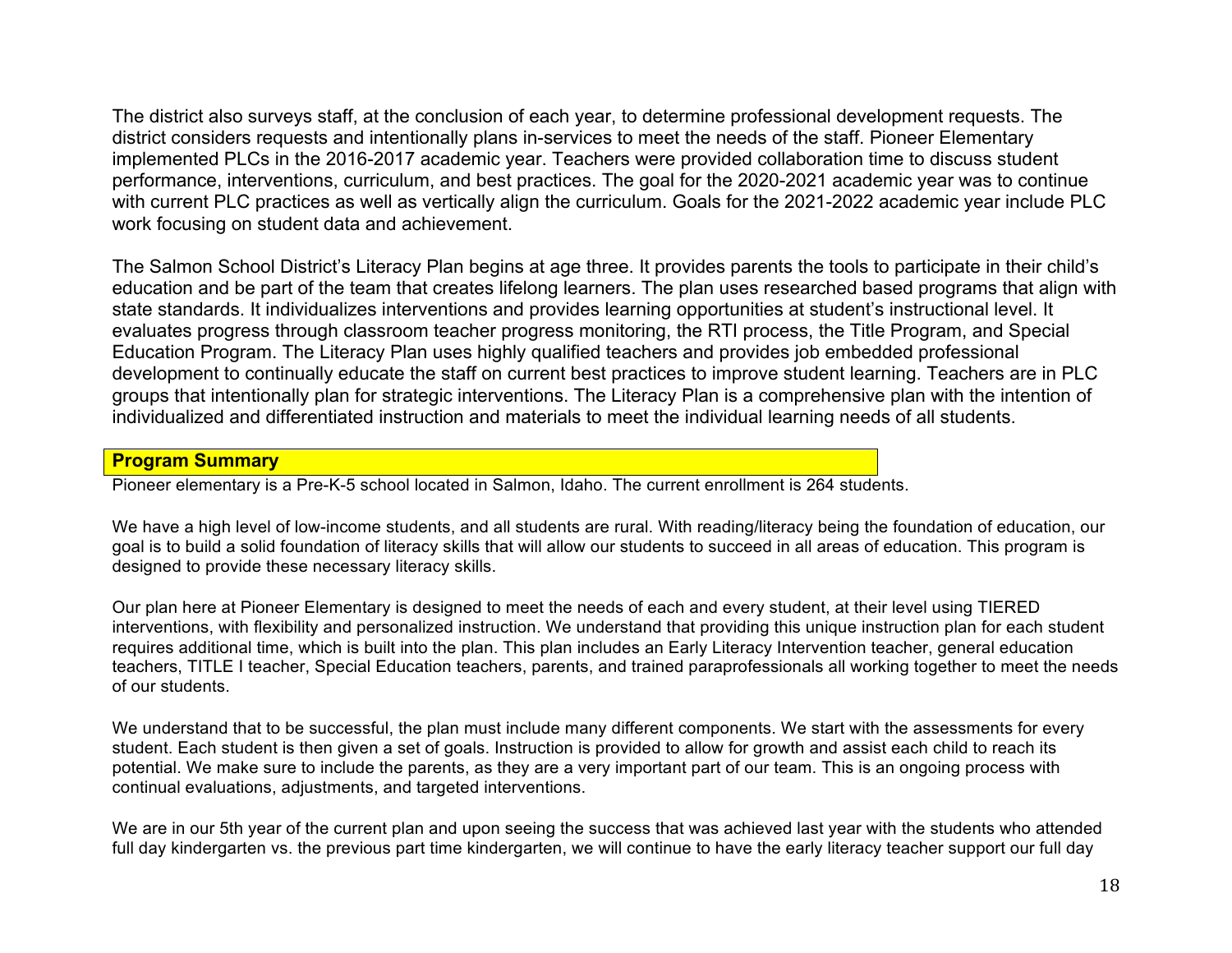kindergarten. Targeted assistance will be both during the school day, during intervention times of 30 minutes three days a week, and outside the school day during our "Fun Friday" offering to target assistance to those students in most need. This should allow us to extend the success we have seen with face-to-face contact and the additional time in class. Our 2021-22 Early Literacy Program will remain essentially the same, as it has been the past five years other than the change implemented last year of full day kindergarten four days a week.

#### **Comprehensive Literacy Plan Alignment**

# PIONEER ELEMENTARY EARLY LITERACY INTERVENTION PLAN 2021-2022

| TIER I-CORE CLASSROOM INSTRUCTION<br><b>Universal Screening</b>                                                                                                     |
|---------------------------------------------------------------------------------------------------------------------------------------------------------------------|
| Idaho Reading Indicator                                                                                                                                             |
| <b>Benchmarks</b>                                                                                                                                                   |
| Diagnostic Testing                                                                                                                                                  |
| <b>Progress Monitoring</b>                                                                                                                                          |
| <b>Curriculum Based Measures</b>                                                                                                                                    |
| <b>STAR</b>                                                                                                                                                         |
| <b>RTI</b>                                                                                                                                                          |
| PLC's                                                                                                                                                               |
| Data Tracking:                                                                                                                                                      |
| Classroom: ReadyGen is the curriculum that is used in the general curriculum. This is a research-based program<br>delivered by highly qualified classroom teachers. |

#### TIER II- EARLY INTERVENTIONS

Tier II interventions provide students considered at-risk, to receive individualized and differentiated instruction according to their reading level, and with targeted interventions specific to their needs.

Small Group: Students in need of Tier II interventions will be placed in small groups under a pull-out type of intervention both within the regular classroom and during targeted intervention time outside the regular classroom. These students receive progress monitoring on a regular basis.

Research-based Intervention programs used in TIER II. Read Live Lexia Phonics for Reading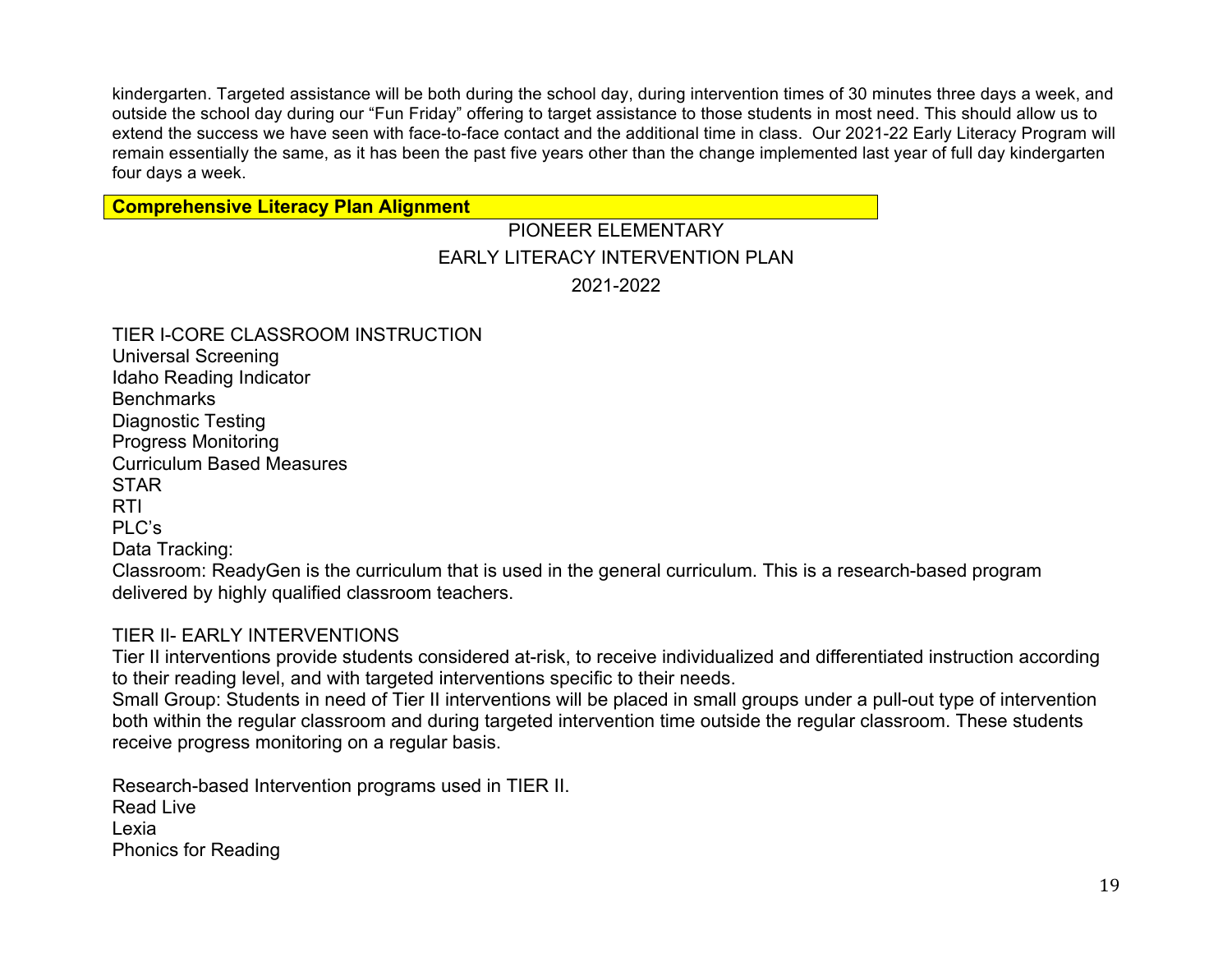Read Naturally ReadyGen core reading support ReadyGen Intervention Program Fun Friday

#### TIER III- INTENSIVE INTERVENTION

Tier III interventions, for students requiring intensive interventions, includes flexible grouping to meet their specific needs. Most of these students are or have gone through the RTI process and are in the Special Education program with IEP's.

Small group- Students in need of TIER III interventions will be placed in small flexible groups under a pull out setting with either a specialist or a paraprofessional under direction of the specialist. These students receive progress monitoring regularly.

Fun Friday-40 hours of additional "elective" interventions on Fridays (Salmon is on a four-day school week). This includes small rotating groups based on instructional level and literacy. This is highly interactive time.

Research based intervention programs used in TIER III. SRA Reading for All Learners Read Live Lexia Read Naturally Houghton-Mifflin Reading Strategies ReadyGen Intervention Materials Fun Friday

PARENTAL SUPPORT-Dinner With a Book Books To Go (pre-school) Monthly activity calendars for families to implement. Monthly family game nights (focused on literacy development and reading strategies) RTI process Invites/Surveys Weekly newsletters P/T conferences Emails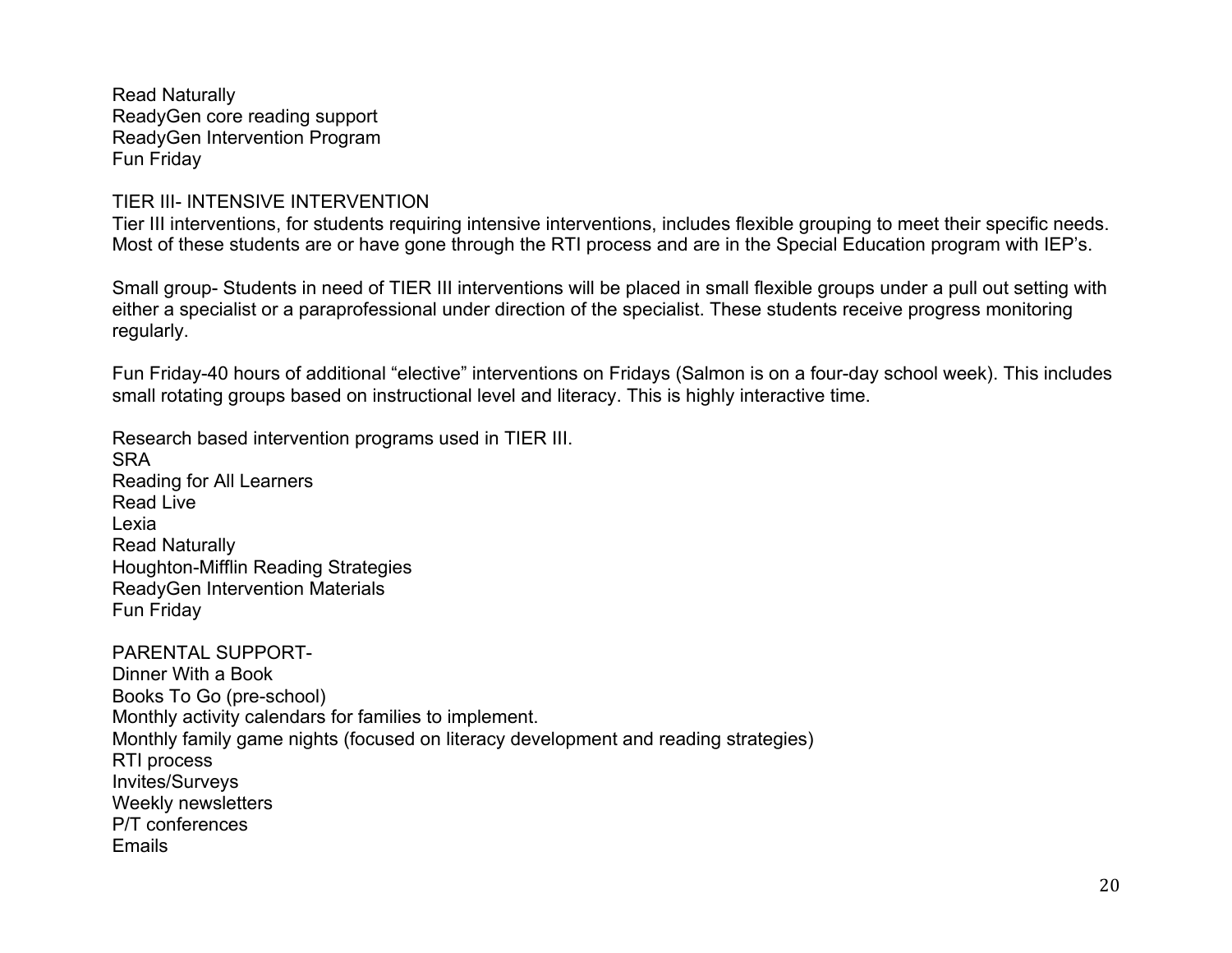Phone calls

#### **Parent Involvement**

### Community Involvement in the development of the LEA's Literacy Plan

Being in such a remote, rural school district the community is actively involved in the school. Many key members in the community are parents and/or grandparents of our students. They provide input into ways to improve the plan in various ways – from direct communication with building level administration, with board members, filling out surveys etc. It was from this kind of feedback the change to all day every day kindergarten was proposed to the district that was implemented in the 2020-2021 school year. Further input occurs during the parent involvement nights throughout the year.

## Parental Involvement in Students' Individual Reading Plans

Having the parental support and involvement is an essential element of the program. To include the parents in the education of their children, each teacher sends home a newsletter every week. This includes the literacy plan and ideas and strategies that parents can use to help their children. Parents are also invited to various activities such as DINNER AND A BOOK and monthly game nights which highlight strategies and skills for parents to use. Parents are always invited to contact the teacher for information and are encouraged to meet at parent teacher conference where data and tracking of progress is shared.

The Title 1 teacher reaches out to parents to explain the extra support their child who has qualified will receive from the Title program, asks for what they perceive as the best route to support their child, provides another avenue for the parents to be involved with their student education and provides another method of communication to the school.

Surveys given to parents of children involved in the program, upon the completion of Fun Friday in the spring is utilized to adjust and modify the offering for the following school year.

Parents are also notified when their student has completed the IRI. This notification includes the students results and an explanation of the assessment. The letter also notifies parents of the interventions and supports available to their student and asks for parental input. There are also suggestions for strategies included in some of these notifications.

**Other Notes / Comments**

**Proposed Literacy Budget**